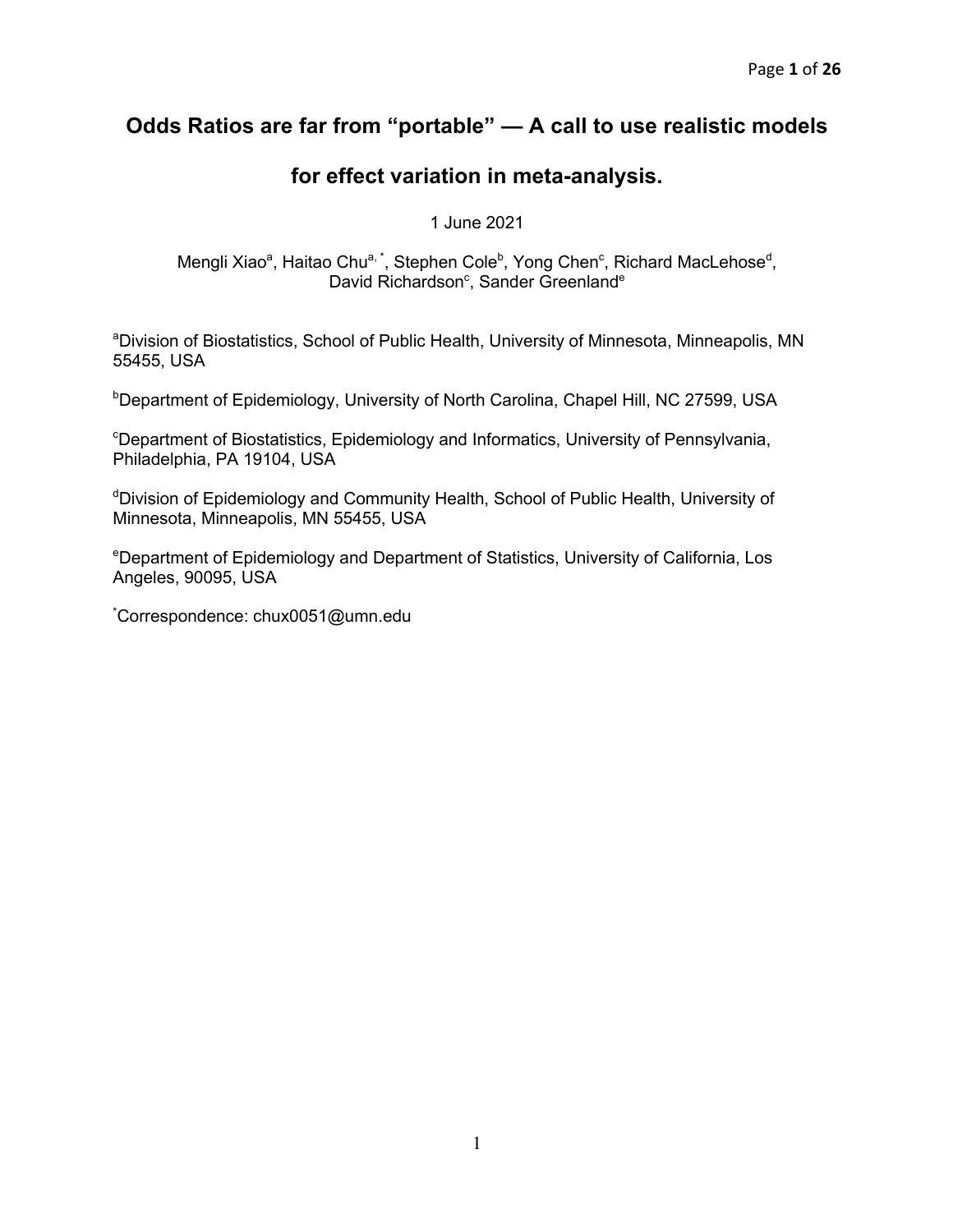Page **2** of **26**

#### **Abstract**

**Objective:** Recently Doi et al. argued that risk ratios should be replaced with odds ratios in clinical research. We disagreed, and empirically documented the lack of portability of odds ratios, while Doi et al. defended their position. In this response we highlight important errors in their position.

**Study Design and Setting:** We counter Doi et al.'s arguments by further examining the correlations of odds ratios, and risk ratios, with baseline risks in 20,198 meta-analyses from the Cochrane Database of Systematic Reviews.

**Results:** Doi et al.'s claim that odds ratios are portable is invalid because 1) their reasoning is circular: they assume a model under which the odds ratio is constant and show that under such a model the odds ratio is portable; 2) the method they advocate to convert odds ratios to risk ratios is biased; 3) their empirical example is readily-refuted by counter-examples of metaanalyses in which the risk ratio is portable but the odds ratio isn't; and 4) they fail to consider the causal determinants of meta-analytic inclusion criteria: Doi et al. mistakenly claim that variation in odds ratios with different baseline risks in meta-analyses is due to collider bias. Empirical comparison between the correlations of odds ratios, and risk ratios, with baseline risks show that the portability of odds ratios and risk ratios varies across settings.

**Conclusion:** The suggestion to replace risk ratios with odds ratios is based on circular reasoning and a confusion of mathematical and empirical results. It is especially misleading for meta-analyses and clinical guidance. Neither the odds ratio nor the risk ratio is universally portable. To address this lack of portability, we reinforce our suggestion to report variation in effect measures *conditioning* on modifying factors such as baseline risk; understanding such variation is essential to patient-centered practice.

**Keywords:** baseline risk; clinical guidance; Cochrane Database of Systematic Reviews; correlation; meta-analysis; odds ratio; risk ratio.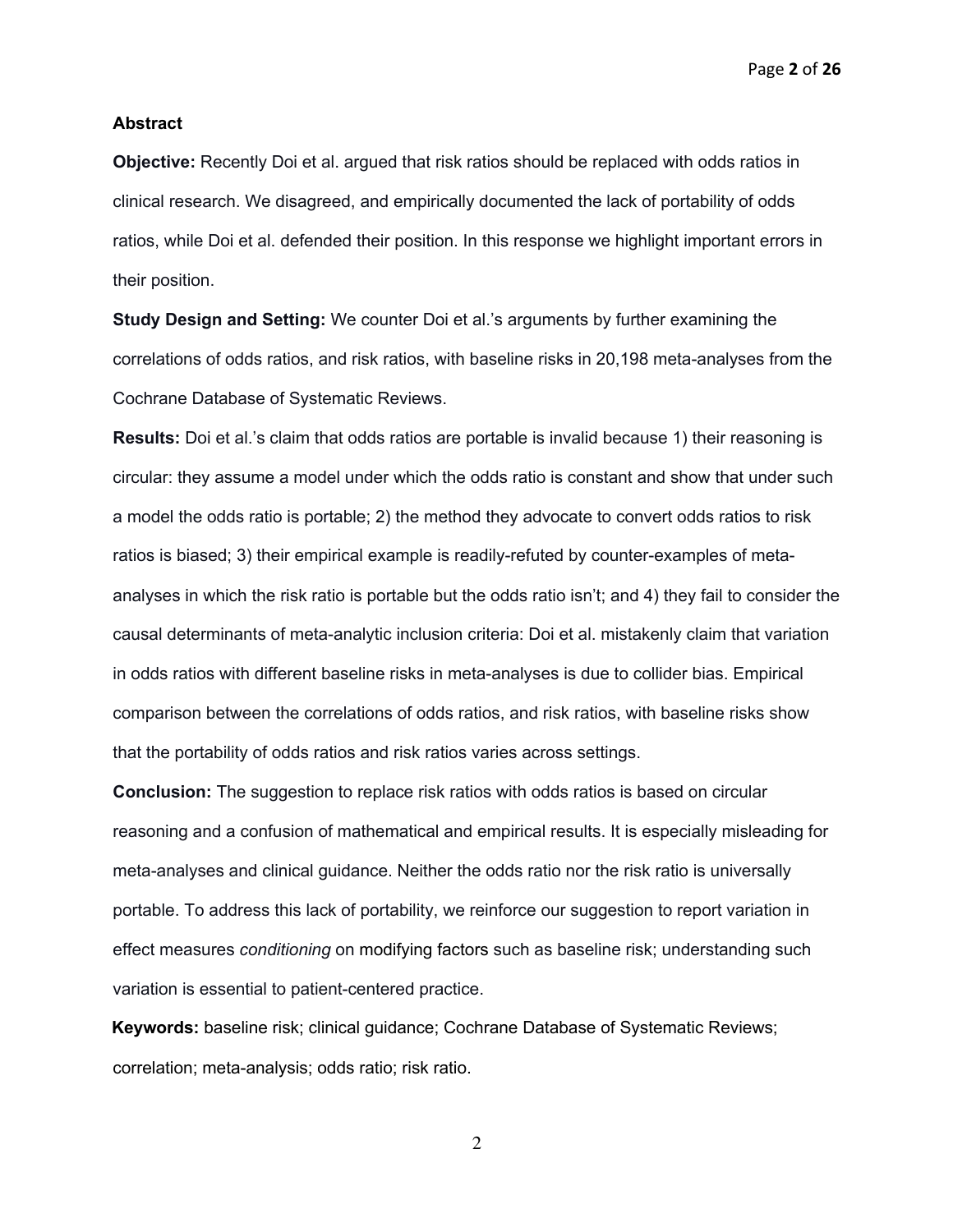# **What is New?**

## **Key findings**

- The odds ratio is not portable because it can, and often does, vary with baseline risk.
- The non-collapsibility of the odds ratio can cause disagreements between logistic regression results using different adjustment variables, even when the variables are not confounders. Those variables are commonly unmeasured (e.g., genetic, behavioral, environmental, and clinical factors not measured in a given study) and will render an odds ratio misleading on average.
- The recommendation to replace risk ratios with odds ratios in clinical research should not be followed.

## **What this study adds to what was known**

- Neither odds ratios nor risk ratios are universally portable.
- The suggestion to replace risk ratios with odds ratios, based on a false claim of portability, is misleading for clinical research, meta-analyses, and clinical practice.
- Risk ratios and risk differences should remain the preferred measures due to their clinical interpretability.

# **What is the implication and what should change now?**

• To address lack of portability in meta-analyses, one should model the variation in effect measures with baseline risk and study conditions.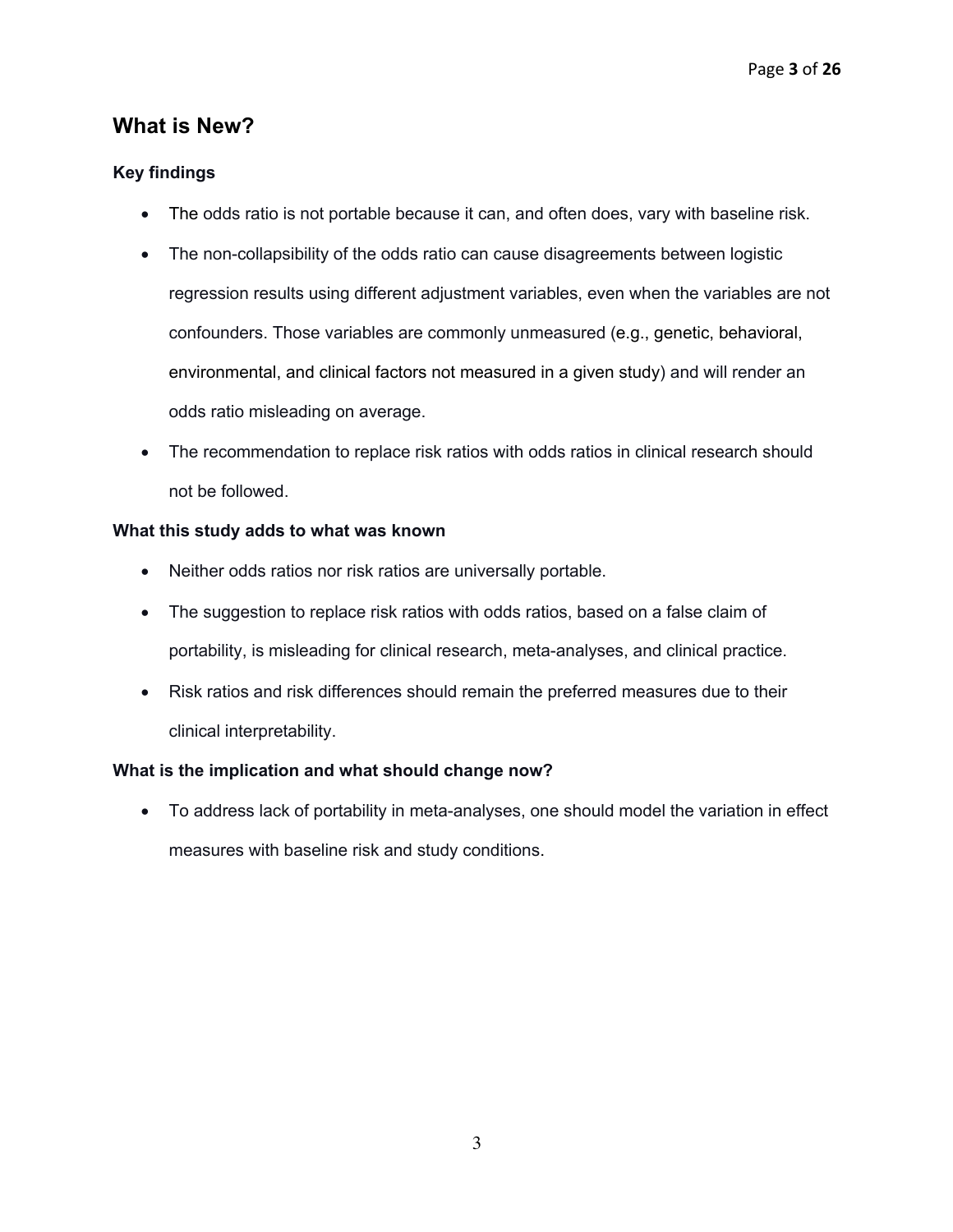Page **4** of **26**

#### **1. Introduction: assuming a model vs. looking at data**

In a previous paper, Doi et al.<sup>1</sup> advised abandoning risk ratios (RRs) in favor of odds ratios (ORs) when reporting study results. We commented by showing how replacing RRs with ORs can be misleading in clinical studies. Doi et al. responded by insisting that RRs lack portability and should be replaced by  $ORs<sup>2</sup>$ . They did so by assuming a logistic model without product terms ("interactions"), which forces a constant odds ratio (OR), and then converting this OR to different RRs under varying baseline risks. Their reasoning is circular: they assume the conclusion of their argument rather than present evidence in favor of it. By assuming a model with a constant OR, they have assumed precisely what is under debate: that the OR is always constant (i.e., portable). Based on their *unjustified* portability assumption for the OR, and an unfortunate *misinterpretation* of regression outputs, Doi et al. concluded that RRs are "meaningless" and should be replaced by ORs.

Although we agree that a logistic model is a statistically sensible choice for binary outcomes, we do so not because we think ORs (derived from the estimated model coefficients) are portable, but rather because we recognize that the logistic model is mathematically convenient. It constrains the fitted probability of a binary outcome to a value between 0 and 1 (where it must lie); moreover, it is a model that can be easily fitted using most statistical software packages, it rarely suffers from non-convergence issues, and it can be applied to casecontrol studies as if the data had been obtained from a cohort study<sup>3</sup>.

A logistic model that contains no product term between the exposure of interest and other variables forces the OR for the exposure of interest to stay constant across those other variables, thus making the OR independent of the variation in the baseline risk of disease caused by other variables. Crucially, this independence is a mathematical property forced on the data by the model; it is not property of the actual data or causal mechanisms of action. Doi et al. seem not to realize that the primary objective of scientific inference is to discern patterns in the data, not report patterns forced by convenient statistical models (which are inevitably wrong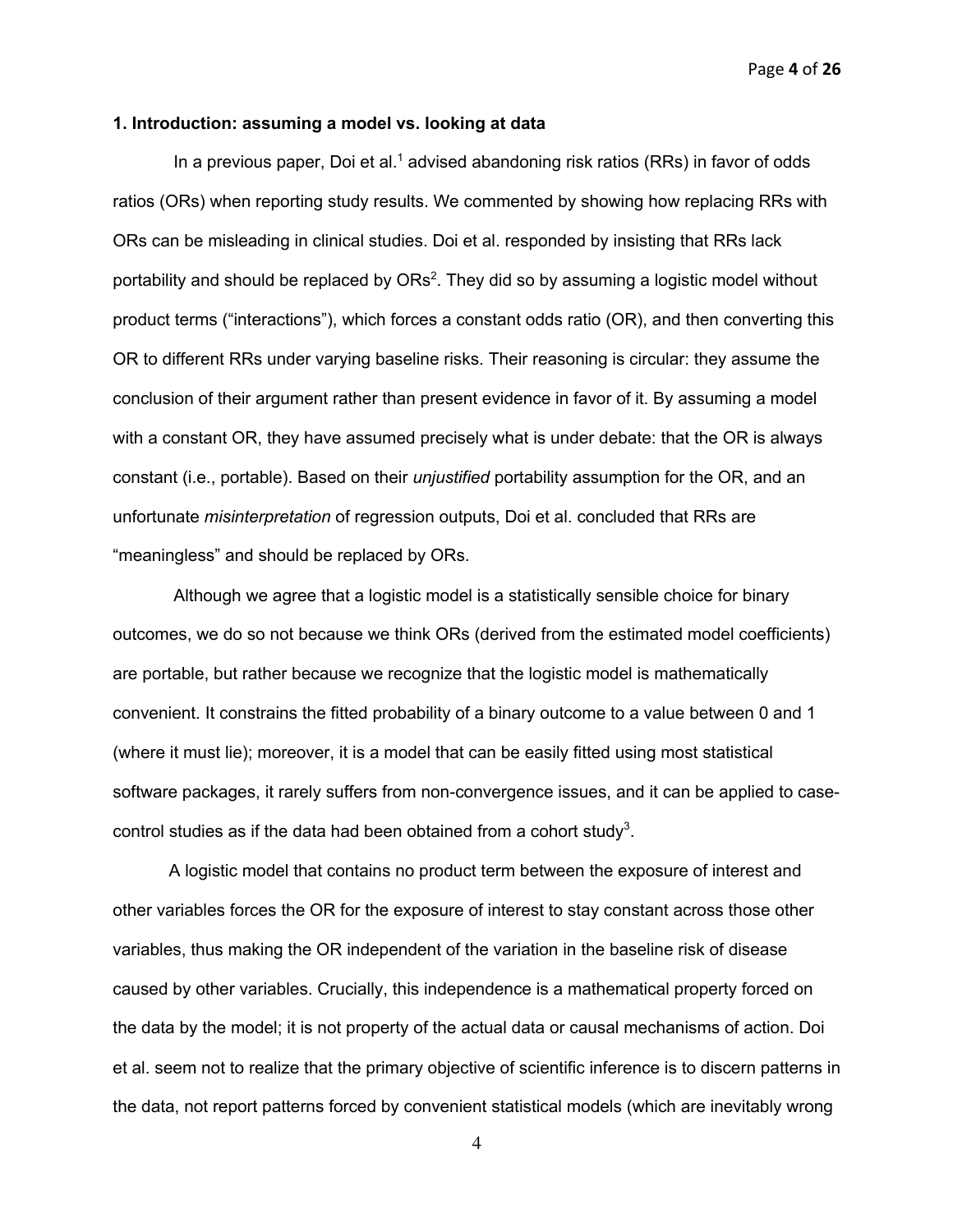Page **5** of **26**

to some extent). We disagree with Doi et al.'s OR portability assumption because it is only a consequence of an oversimplified statistical model. By adding product terms as needed to capture complicated data patterns<sup>4</sup>, a logistic regression model can accommodate variation in ORs with respect to other variables related to baseline disease risks.

When Doi et al.<sup>2</sup> warned users of the "translational failure" of the RR (risk ratio) by computing a RR from a fixed OR at different baseline risks, their premise was that the OR stayed constant under various baseline risks. Following the same logic as Doi et al., if one assumes the RR is constant over a reasonable range of baseline risks, one can also show that ORs computed from a fixed RR vary by baseline risk and could conclude that the OR will have a "translational failure". Doi et al. noted correctly that when baseline risk is 0.6, a RR = 2 is impossible while the OR does not have such a numerical constraint; this only illustrates how there are fewer mathematical possibilities in which RR is constant than in which OR is constant (which is not necessarily a disadvantage of  $RR$ )<sup>5,6</sup>. Again, this is solely a mathematical property of the OR, not evidence that the OR is more often constant in reality. But Doi et al. misinterpret this mathematical property as an empirical one and assume that ORs are always portable. That is a mistake: there is empirical evidence in meta-analyses that ORs often vary with baseline risks<sup>6–8</sup>. For example, among 40,243 meta-analyses in the Cochrane Database of Systematic Reviews (henceforth, Cochrane Reviews), we found that the OR lacked portability in most metaanalyses and presented a specific case study<sup>9</sup>. Yet Doi et al.<sup>2</sup> repeatedly assumed a constant OR when converting the OR to RRs under varying baseline risks, ignoring our previous call for empirical evidence supporting their assumption that ORs are portable $9$ .

Doi et al. concluded that "the stratum-specific RR is meaningless as it depends on what baseline risk changes occur across strata" from re-analyzing the data we presented to illustrate the non-collapsibility of OR. However, they did not acknowledge that those data were generated to *force* the exposure-outcome OR *to be constant* across strata. If the OR is constant over baseline risk, the RR must, mathematically, vary by baseline risk and vice versa. In fact, Doi et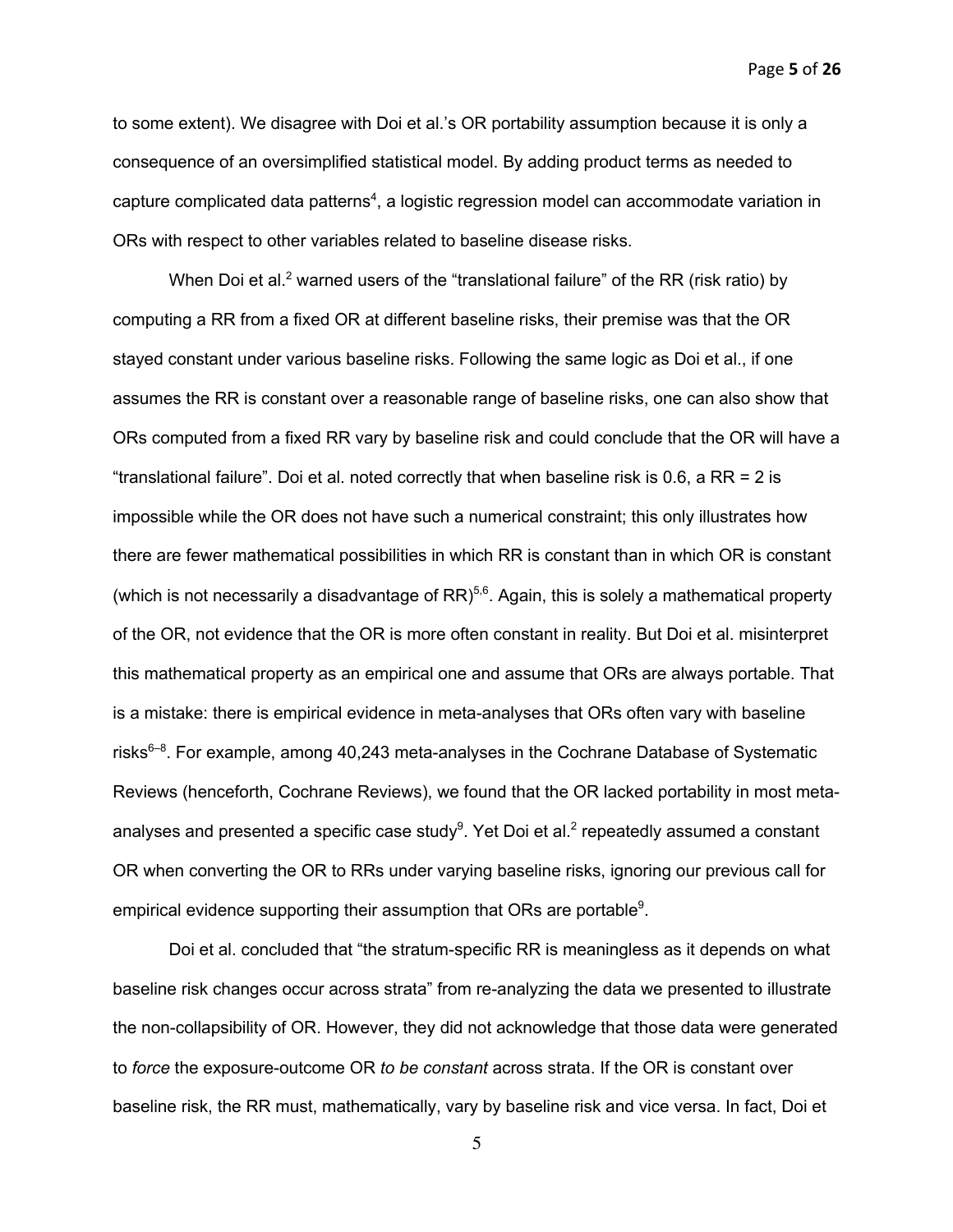Page **6** of **26**

al.'s conclusion easily fails in other examples where the RR is constant across strata. We illustrate this point by fitting Doi et al.'s regression models to the data in Table 1B from our previous paper<sup>9</sup>. The first two data columns of Table 1 show that while the RR of X (and of Z) stayed the same across both the multiple regression and stratified analysis, the values of OR varied. This change of conclusion from Doi et al. is not surprising because Doi et al. only presented an example in which the stratum-specific OR remains constant and stratum-specific RR changes, rather than showing what happens when instead the OR varies and the RR stays constant.

Doi et al. agreed with us that when interpreting effect measures, one should generally condition on baseline risks but persisted in asserting a "RR of 1.04 belongs solely to the baseline risk of 0.96 and therefore lacks any translational value." Doi et al. went further and stated that "the only way to achieve" an effect measure that accounts for baseline risk "is via the use of ORs." This is incorrect both mathematically and empirically. Mathematically, as we stated above, if the OR is constant across baseline risks then RRs will necessarily vary; but if the RR is constant across baseline risk then ORs will necessarily vary. Our earlier example<sup>9</sup> presented a case where both the RR and OR vary by baseline risk, which empirically may be the most common situation. To accommodate this situation, one may estimate effects conditional on baseline risks using a bivariate generalized linear mixed model<sup>10</sup> (BGLMM) and from that one can derive baseline risk-specific estimates of risk differences (RDs), which better serve actual clinical decisions than do RRs or  $ORs<sup>11,12</sup>$ . The assumption that ORs are universally portable is thus unnecessary statistically, unsupported empirically, and can misguide clinical research and practice.

### **2. OR from logistic regression and its non-collapsibility**

When addressing our comments on the non-collapsibility of ORs, Doi et al. seem to attribute the non-collapsibility to not accounting for other factors in saying that "non-collapsibility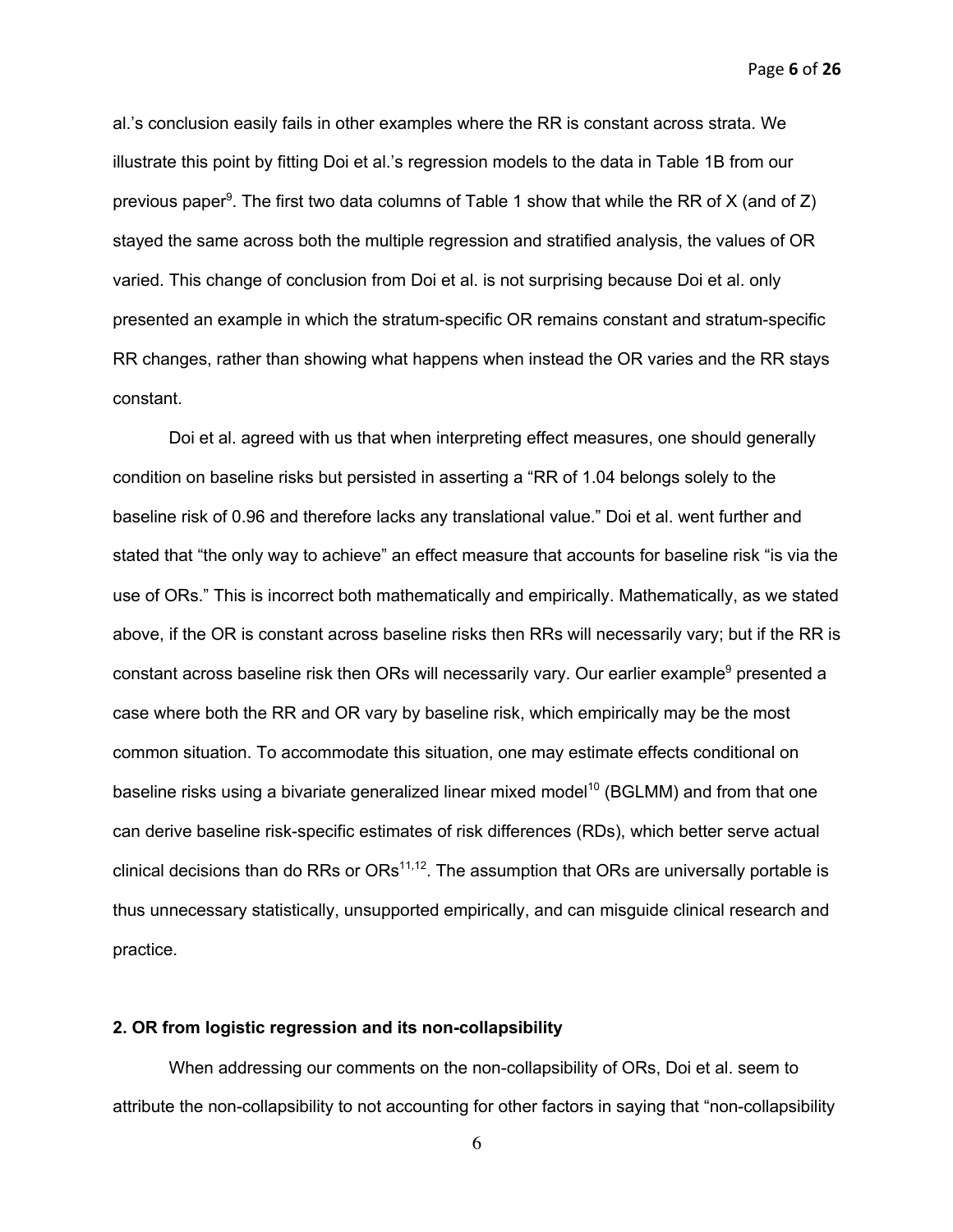Page **7** of **26**

is only an issue when one gets the outcome model wrong by refusing to account for easily accounted for outcome heterogeneity." To illustrate their claim, they fitted logistic and logbinomial regression models to the data in Table 1A from our previous paper<sup>9</sup> and treated the stratum-specific variable Z as "an unmeasured independent risk factor". They computed an OR from the logistic model and a RR from the log-binomial model, respectively. After comparing results from multiple-regression models to simple tabular measures stratified by Z, they claimed that only the OR stayed unchanged and concluded that "An OR can therefore be applied to any specific stratum of the population while, on the other hand, the RR is inadmissible." The arguments that they used to explain the non-collapsibility of ORs are incorrect, as we explain below.

### **2.1 Misinterpreted effect modification in logistic regression**

Doi et al. argued that "baseline risk and the dependence of the RR on these risks will distort the results" from the log-binomial regression outputs. The basis of their claim was that the RR of Z from the log-binomial regression model with a product term in their Table 3 (RR=3) differed from the RR of Z produced from the simple tabular calculation stratified on X=1 (RR=2). The differences between these two distinct quantities, RR of Z at X=0 (RR=3) and RR of Z at X=1 (RR=2), were Doi et al.'s evidence for inconsistency of RRs. But this difference resulted from their misinterpretation of their statistical model. They fitted a model with a product term and the RR=3 they presented from their model corresponds to the effect of Z in the reference level of X (X=0), not the X=1 stratum. If the product term were correctly incorporated, the RR of Z at X=1 would be the product between the exponentiated product term (i.e.,  $2/3 \approx 0.67$ ) and RR=3 (RR of Z at X=0) under the fitted log-binomial model. Then, RR of Z at X=1 would be 2, a value equal to the simple tabular calculation. There is no discrepancy between the RRs from stratified tabular calculation and the RRs estimated from the saturated log-binomial model.

In explaining Table 3, Doi et al. noted that they relied on the non-significant result (Pvalue > 0.05) from a likelihood-ratio test to justify their decision to omit the product term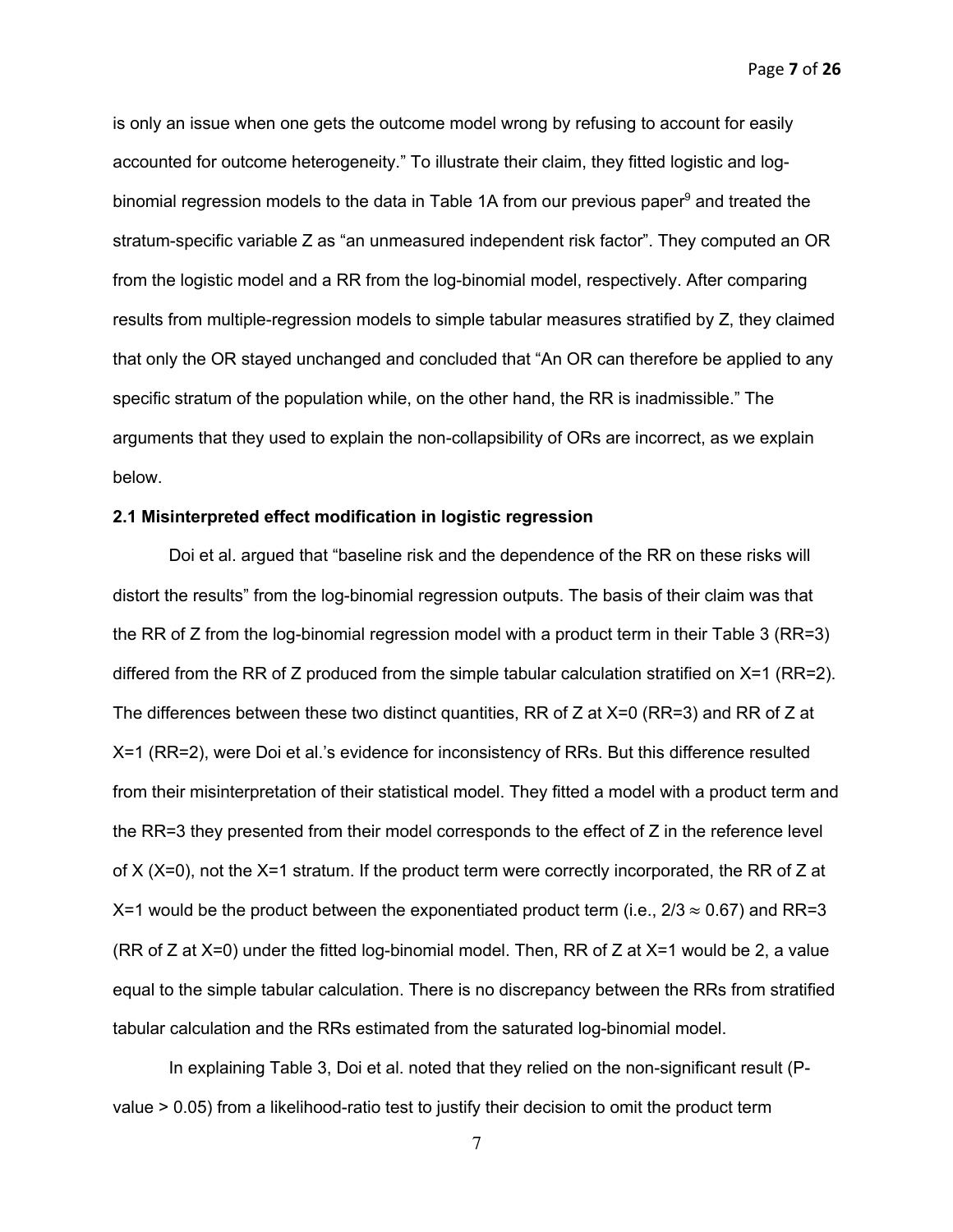Page **8** of **26**

between X and Z. But the data are purely artificial numbers that were constructed to illustrate the mathematical property of non-collapsibility, not statistical variation. Even if the data were real, large portions of the statistical and scientific community have condemned use of statistical significance, especially to categorize results based on the P-value, compatibility ("confidence") interval<sup>13–15</sup>, or other statistical measures<sup>16–18</sup>, or to select or exclude terms in a regression model<sup>19</sup>. This problem is worsened in the example because tests of product terms (statistical interactions) are known to have very low statistical power in typical epidemiologic studies $^{20,21}$ . Furthermore, excluding a term simply due to a high P-value will bias both marginal and subgroup estimates<sup>4</sup>. Bayesian approaches have been recommended when treatment effect heterogeneity is of interest $22,23$ .

#### **2.2 Biased conversion of ORs to RRs**

Doi et al. acknowledged ORs are difficult to interpret and suggested converting ORs to RRs using the method proposed by Zhang and  $Yu^{24}$ . However, this conversion method typically provides a biased estimate of RR and leads to a poor compatibility interval coverage under common outcomes $^{25,26}$ , potentially misleading clinical decisions. Such problems can be avoided if one computes a population-averaged (marginal or standardized) measure of association from a logistic or log-binomial regression model $27,28$ ; a population-averaged RR can be computed from the risks fitted by the population-averaged logistic model<sup>26,28–31</sup>, and when the numbers per stratum are small, a population-averaged OR is less susceptible to bias than the covariate conditional model estimates discussed by Doi et al.<sup>32</sup>

### **2.3 Non-collapsibility of the OR is a mathematical property**

While Doi et al. argued that the problem of non-collapsibility is "a reflection of an unmeasured independent risk factor"<sup>2</sup>, we want to emphasize that this non-collapsibility is a problem of the OR but not of the RR or RD. This shortcoming of the OR is not simply an academic concern because there are always unmeasured risk factors for a disease (e.g., genetic, behavioral, environmental, and clinical factors not measured in a given study) that will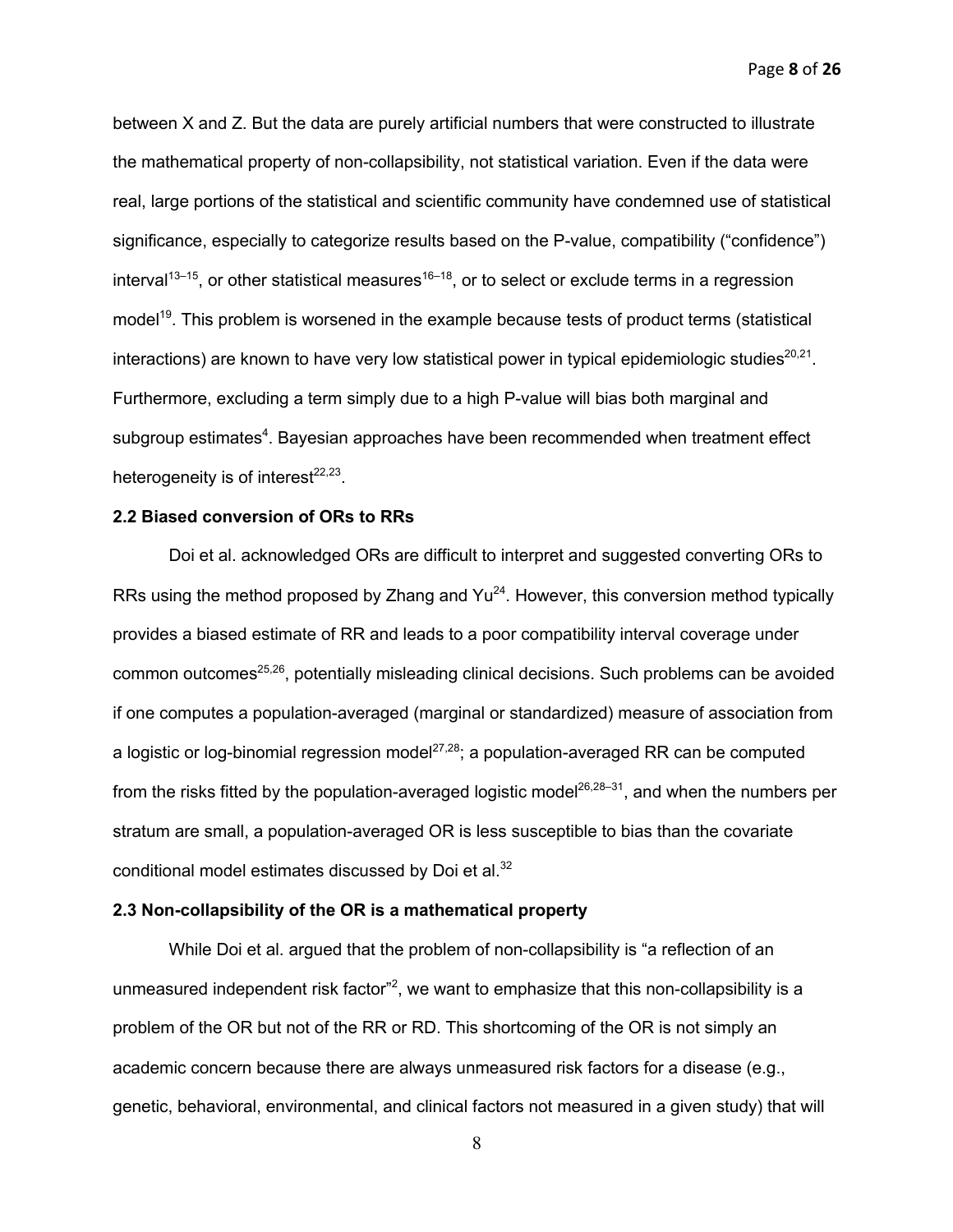Page **9** of **26**

render an OR estimate misleading on average without doing the same to a RR or RD estimate. It is thus a defect of the OR that as a marginal summary it introduces non-collapsibility<sup>33,34</sup>.

Non-collapsibility arises because the unstratified OR cannot be written as a weighted average of the stratum-specific OR except under special circumstances<sup>35,36</sup> Doi et al. pointed out that the OR of X stayed the same in both multiple regression and stratified analysis as long as the variable Z (which they called "unmeasured independent risk factor") was taken into account. In doing so they were only reiterating that stratum-specific ORs were the same across different strata for that particular example (that was engineered specifically to have a constant OR across strata of Z), without addressing the more general problem of non-collapsibility: that the crude and stratum-specific ORs differed even though Z was not a confounder. The essential measurement of assessing non-collapsibility, crude measures, were not computed by Doi et al.

To obtain a valid answer to whether the effect measures are collapsible in the absence of confounding, one must compare the crude OR and RR (from simple regression or tabular analysis) with the stratum-specific OR and RR (either from a multiple regression or stratified tabular analysis). As shown by the bolded numbers in Table 1, when stratum-specific measures are the same, the corresponding unstratified ORs for X and Z are closer to the null than the stratum-specific OR while crude RRs for X and Z are equal to the stratum-specific RRs. In both datasets, Z and X can correspond to an unmeasured independent risk factor. Doi et al. failed to acknowledge that the non-collapsibility is a unique disadvantage of the OR, and they only attributed the non-collapsibility to not accounting for  $Z$  (or  $X$ ) in the crude effect estimates of  $X$ (or Z) when they assert " 'non-collapsibility' is only an issue when one gets the outcome model wrong by refusing to account for easily accounted for outcome heterogeneity." If noncollapsibility only came from "an unmeasured independent risk factor" as Doi et al. implied, then one would expect non-collapsibility of RR in the left side of Table 1; the adjusted or stratified RRs would be different from the crude RRs, but they are not. Therefore, applying regression models only further illustrates the non-collapsibility disadvantage of OR.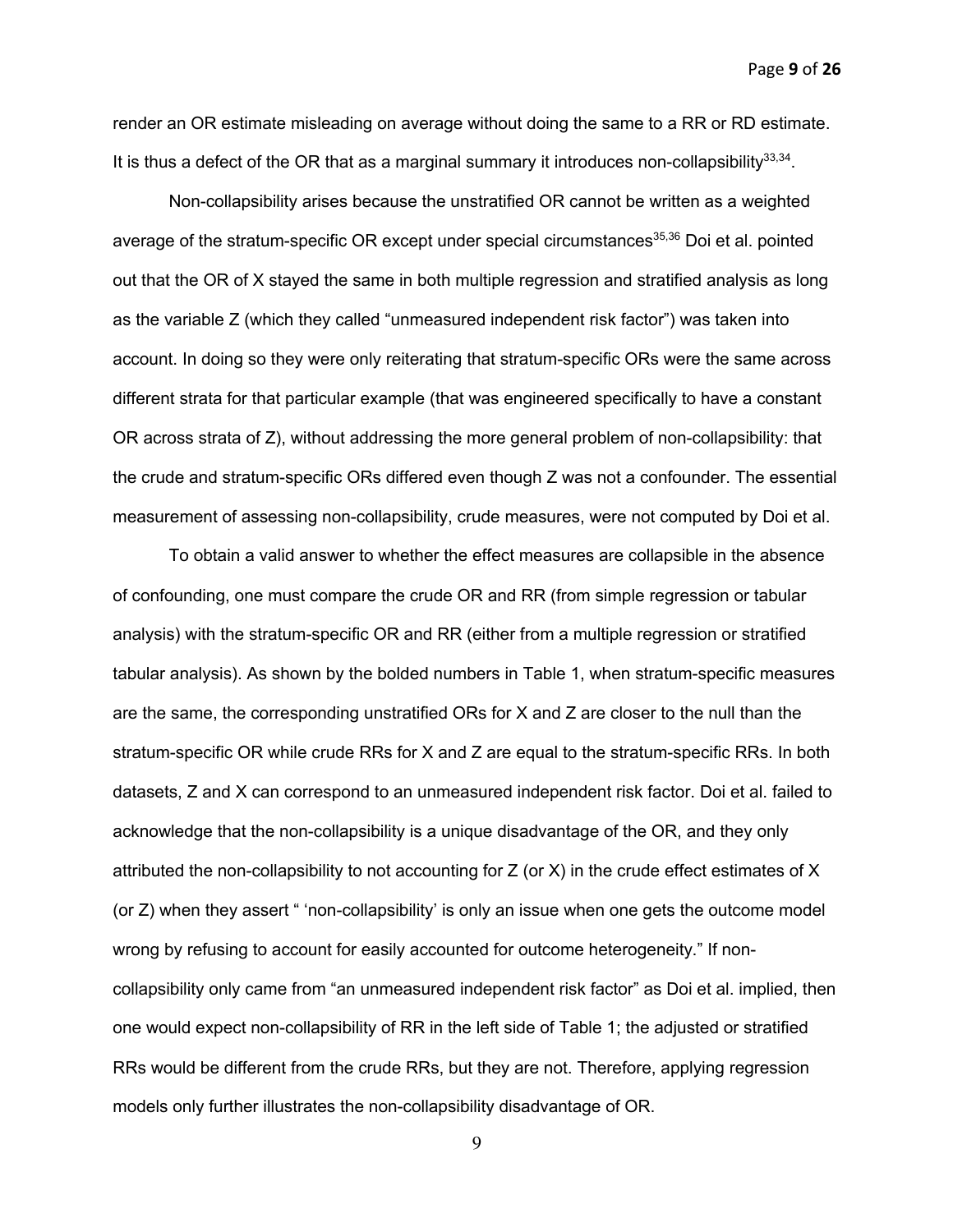Page **10** of **26**

While we agree with Doi et al. that "a population OR should not be applied to any specific stratum of the population unless we do not have access to stratum specific ORs," this advice does little to solve problems of non-collapsibility. Again, many risk factors will remain unmeasured in real-world clinical studies, and the coefficients from regression analysis only represent an OR collapsed over all those unmeasured risk factors $37$ . If Z is unobserved in Table 1, then the only feasible regression model would be univariate, but that unstratified OR of 2.25 does not correspond to any average of the Z-specific ORs. In contrast the RR from the univariate log-binomial regression is a weighted average of Z-specific RRs $^{9}$ . In practical terms, this means that an observed OR can vary beyond the range of ORs that would be seen if the factors were available *even if these factors are not confounders*, whereas the RR cannot. This possibility is not a bias in the observed OR, but we (like many others) regard it as a serious defect in the OR's interpretability $38-40$ .

Doi et al. stated that "The OR of 2.25 has been interpreted by Chu and colleagues as a bias in the unconditional OR". This is simply another mistake in their paper: We wrote "one could falsely assume there is confounding bias from OR from Table 1A". We thus emphasized that the non-collapsibility of OR may *falsely* suggest to researchers a confounding bias. There is no bias if one only wishes to estimate the marginal OR. However, we again note that the marginal OR is generally not applicable to stratum-specific ORs. As we mentioned before, the statistical product term was ignored by Doi et al. They seemed to misinterpret an overall OR from the regression coefficient as if it were marginal, when it only represents a stratum-specific estimate. Hence, Doi et al.'s interpretation of the OR from their regression model is another confusion between non-collapsibility and confounding bias.

## **3. Lack of portability of ORs in meta-analysis**

#### **3.1 Portability is only meaningful for studies within the same meta-analysis**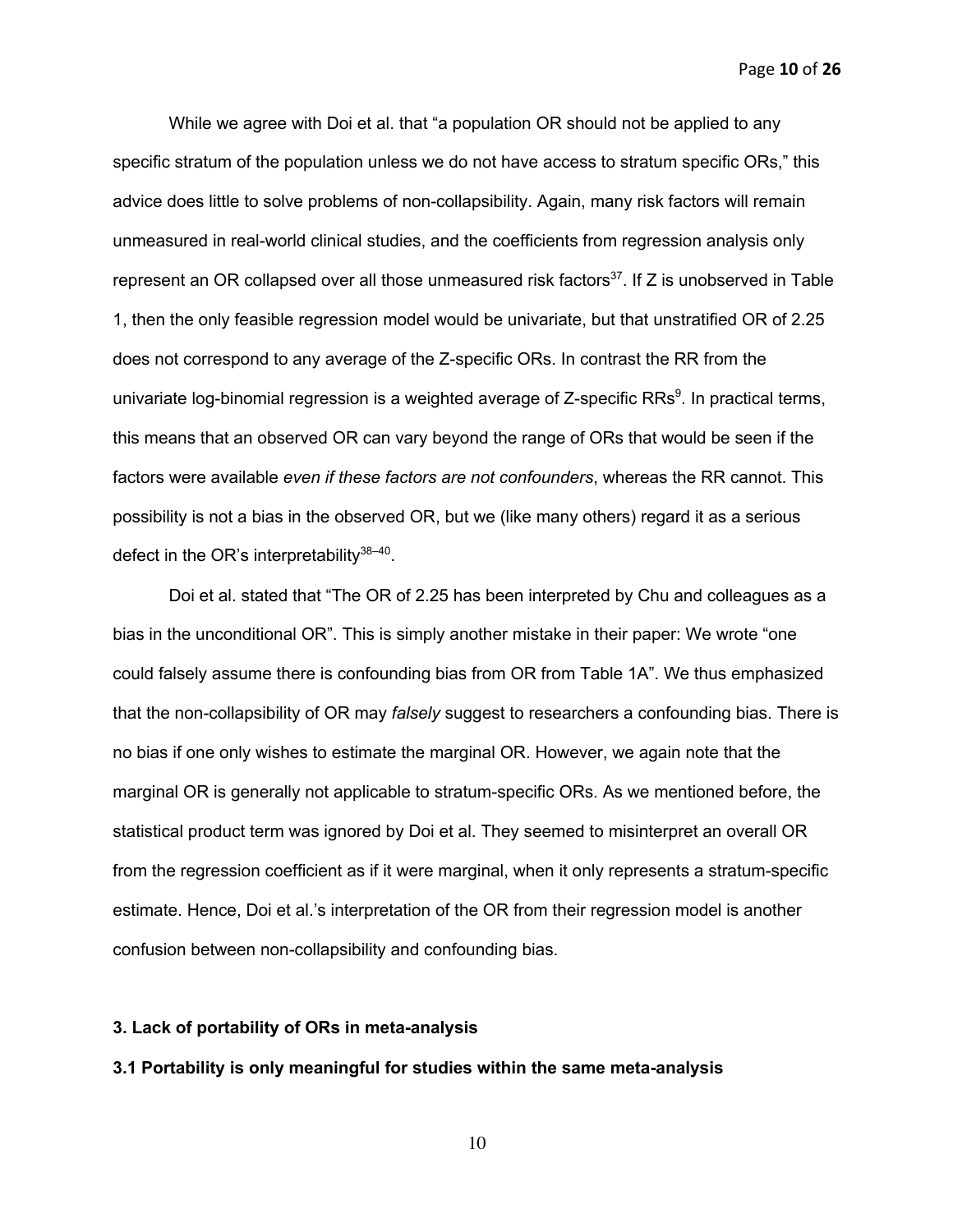Page **11** of **26**

Doi et al. refused to acknowledge that ORs lack portability, despite our previous empirical evidence. We found that ORs were not portable in most meta-analyses among 40,243 meta-analyses in Cochrane Reviews<sup>9</sup>. This evidence contradicts the conclusion from Doi et al.'s first paper in which they mixed distinct meta-analyses together such that the dependence of an OR on the baseline risk is confounded. Doi et al. argued that our previous observation was "spurious" because the strong correlation was from "conditioning on the meta-analysis from which a trial emerges means that Chu and colleagues have conditioned on a collider." However, this claim is absurd. Neither the OR nor the baseline risk determines which meta-analysis they appear in – that determination is instead based on the topic of the biomedical investigation. This means that meta-analysis membership is **not** a collider and Doi et al.'s claim is simply another mistake.

In contrast to Doi et al.'s merging of studies without regard to topic, conditioning on the meta-analysis ensures that the correlations examined are the ones relevant to researchers. Numerous studies have recommended accounting for correlations between treatment effect and baseline risks *within the same meta-analysis* in the treatment effect model<sup>8,41–44</sup>. It is the variation in treatment effects among *studies of the same treatment and outcome* that motivated assessing the correlation of treatment effects with baseline risks $8$ , and also led to recognition that the OR was not always portable in meta-analysis $^{8,45}$ .

#### **3.2 Portability of OR and RR depends on specific scenarios**

Doi et al. insisted that "Only the meta-analysis of ORs can deliver the correct metaanalytic estimate of the association of X with Y for the two populations defined by Z." Such a conclusion is only valid in scenarios where the OR is portable or constant across strata of Z. Despite their objection to assessing portability within a particular meta-analysis, Doi et al. conducted a meta-analysis of the same example data we discussed above, with a marginal OR=2.25 and constant stratum-specific ORs=2.67, and treated the strata as independent studies. They showed that a meta-analysis of these data results in a meta-estimate OR=2.67.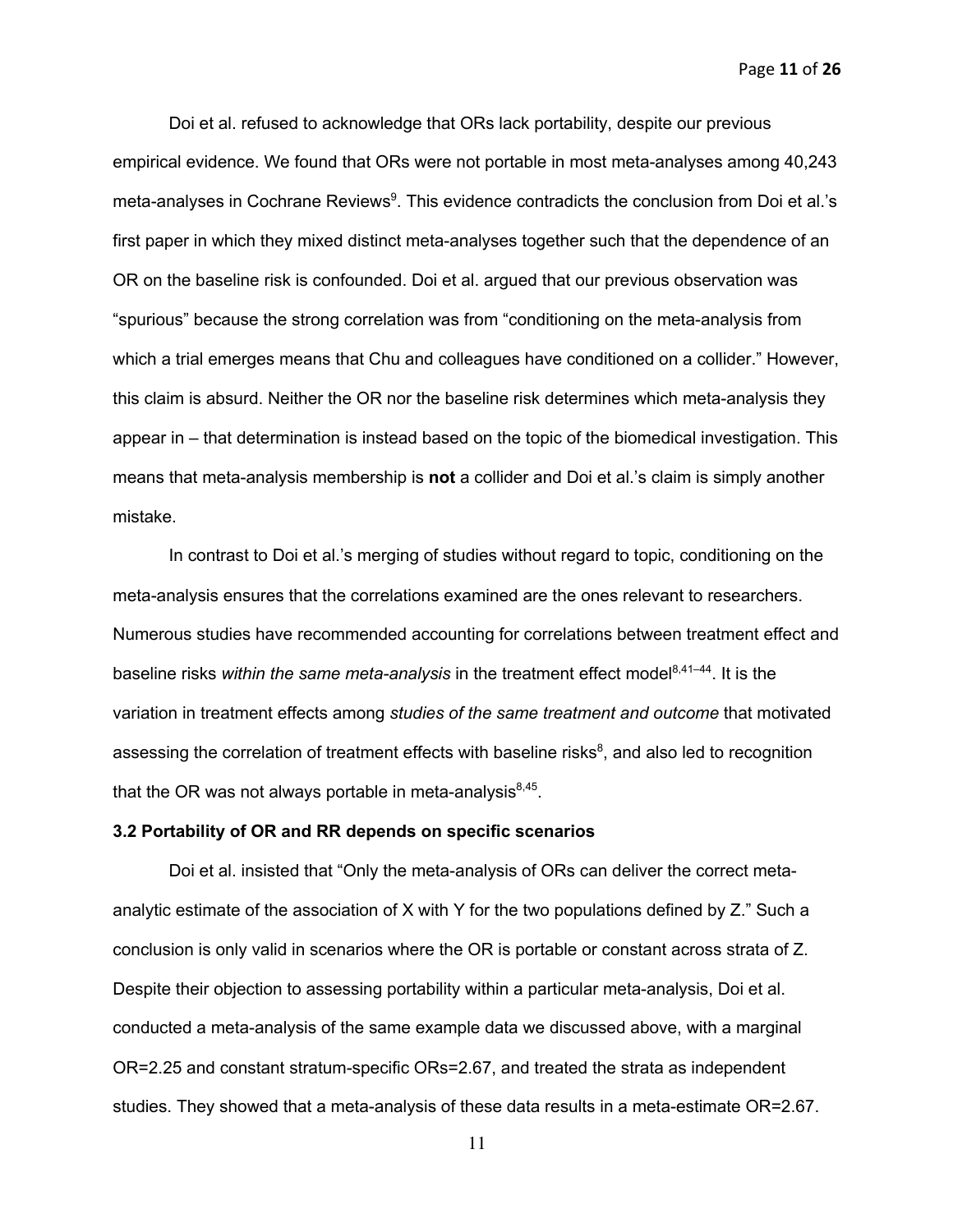Page **12** of **26**

Again, if we use another dataset, their conclusion immediately fails. The left side of Table 2 shows that while the meta-analysis summary OR is different from stratum-specific ORs, the summary RR stay the same as the stratum-specific RRs (RR=2). Now, following the same reasoning of Doi et al., one may conclude that the OR was "not solely an effect measure because it reflects also baseline risk and varies with it" if the left side of Table 2 is only presented. Based on only one unique dataset, Doi et al.'s that "RR cannot be used for metaanalysis" is misguided.

Similar problems occurred again when Doi et al. constructed a single meta-analysis from real data to support their strong opinion that "RR cannot be used for meta-analysis." Samples in their constructed meta-analysis were not independent among studies, though Doi et al. used a meta-analysis method to account for the dependency. Moreover, they used a non-significant result from the likelihood-ratio test, known to have a low power<sup>20,21</sup>, to claim no variation in the OR.

### **3.3 A counter-example with the bivariate generalized linear mixed model (BGLMM)**

Because of those issues, we extend our discussion to a real-world meta-analysis with 20 studies in Cochrane Reviews. Those 20 studies were independent, in contrast to Doi et al.' analysis of correlated study participants among 4 groups. The selected meta-analysis compared the effect of Radix Sophorae flavescentis treatment (> 6 months) with placebo or intervention on the existence of hepatitis B e-antigen. We will use BGLMM to obtain estimates conditioning on baseline risks to account for potential correlation with baseline risks.

We first calculated Spearman's rank correlation coefficient (Spearman's  $\rho$ ) between three common binary effect measures, i.e., OR, RR, and risk differences (RD), and the baseline risk within the same meta-analysis. Calculations for the compatibility interval for Spearman's  $\rho$ were presented in Xiao et al.<sup>9</sup> We applied PROC NLMIXED from SAS (version 9.4) to implement the BGLMM. To justify the validity of the BGLMM, a two-stage random-effects metaanalysis<sup>46,47</sup> (i.e., compute study-specific estimates and their standard errors first, then followed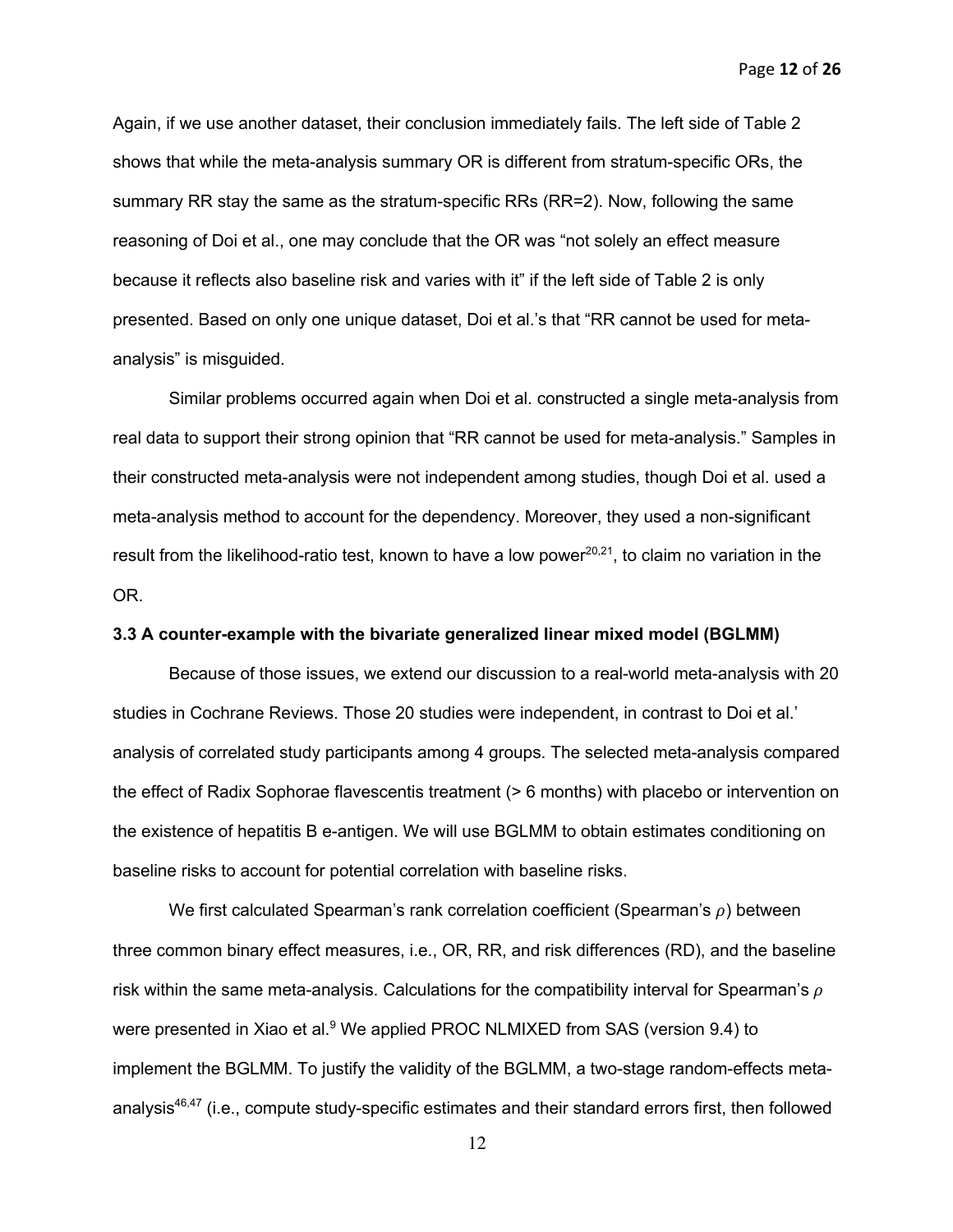Page **13** of **26**

by a univariate random-effects meta-analysis) was used to compare with the marginal OR, RR and RD from BGLMM. We used the "rma" command from "metafor'' package in R by using restricted maximum likelihood method to estimate the between-study heterogeneity $47$ . More details about the BGLMM formulation can be found in Xiao et al.<sup>9</sup>

The BGLMMs fit the data well under all measures, evaluated by the criteria that most observed study effects were within the BGLMM prediction intervals (Figure 1). The BGLMM also provides similar estimates of effect measures to those from the two-stage random-effects model. The marginal estimates for OR, RR, and RD are 0.31 (95% CI, 0.23 to 0.40), 0.70 (95% CI, 0.65 to 0.75) and  $-0.24$  (95% CI,  $-0.29$  to  $-0.20$ ) under the BGLMMs. Those values are close to the two-stage meta-analysis model estimates of 0.34 (95% CI, 0.28 to 0.43), 0.72 (95% CI, 0.67 to 0.77), and  $-0.24$  (95% CI,  $-0.29$  to  $-0.19$ ) for OR, RR, and RD.

Figure 1 shows the BGLMM fits of OR, RR and, RD conditioning on baseline risks and the corresponding prediction and compatibility ("confidence") regions. The increasing baseline risk brings a noticeable decrease in the OR (Figure 1(a)) while RR and RD were portable across varying baseline risks (Figure 1(b) and (c)). Such a distinct lack of portability of the OR is also supported by Spearman's  $\rho$ . Spearman's  $\rho$  estimates for the correlation of OR, RR, RD with the baseline risk are  $-0.70$  (95% CI,  $-0.88$  to  $-0.32$ ), 0.05 (95% CI,  $-0.40$  to 0.48), and  $-0.35$  (95% CI,  $-0.69$  to 0.13). Both the BGLMM and Spearman's  $\rho$  suggest a strong dependence between OR and baseline risk, with the OR decreasing as baseline risk increases. There is little evidence of such dependence with the RR, and a modest decrease of the RD as baseline risk increases. Thus, in a real data example we find portability of the RR but not of the OR, showing how portability depends on the actual situation under study, and demonstrating the invalidity of Doi et al.'s generalization from oversimplified constant-OR models.

#### **3.4 What to expect in practice?**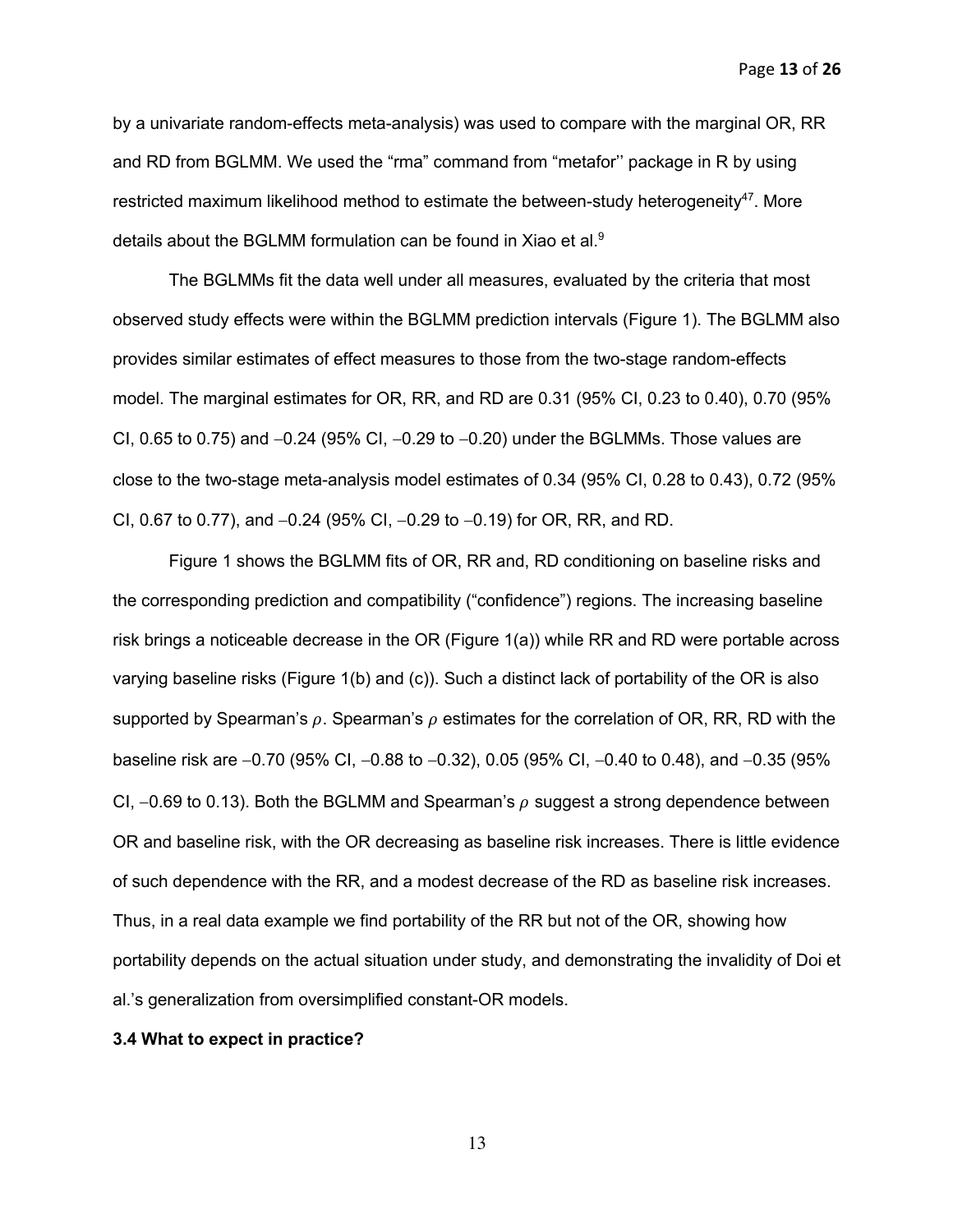Page **14** of **26**

All effect measures lack portability in some scenarios; our previous paper provided a scenario showing lack of OR portability $^9$ . In practice, one may still wonder whether ORs are less correlated with baseline risks than RRs. While we recognize that correlations are not ideal measures for examining these issues, we nonetheless hypothesized that the magnitude of the correlation between the measure and baseline risks is similar in most cases. To evaluate our hypothesis, we summarized Spearman's  $\rho$  between RRs and baseline risks ( $\rho_{RR}$ ) among 20,198 meta-analyses (each has  $n \geq 5$  studies with binary outcomes), following a similar procedure to obtain Spearman's  $\rho$  between ORs and baseline risks ( $\rho_{OR}$ ) in Xiao et al. $^9$  For studies with at least one zero count, we added 0.5 to all cells of the 2×2 table<sup>48</sup>. We compared  $\rho_{RR}$  with  $\rho_{OR}$  for each meta-analysis in a scatter plot. To avoid clutter and to investigate the impact of the number of studies in a meta-analysis, the scatter plot was stratified by the meta-analyses with  $n < 20$ and  $n \geq 20$  studies.

In the scatter plots, each point represents an individual meta-analysis, the x-axis is  $\rho_{OR}$ , and y-axis is  $\rho_{RR}$  (Figure 2). Overall, ORs and RRs have similar correlation patterns over 20,198 meta-analyses. Since most points are distributed around the diagonal line, many meta-analyses have similar  $\rho_{OR}$  and  $\rho_{RR}$  values. Linear regression fits between  $\rho_{RR}$  and  $\rho_{OR}$  (the orange line) also confirm the similarity between  $\rho_{OR}$  and  $\rho_{RR}$ . The majority of correlations were negative. 75% of meta-analyses with  $5 \le n < 20$  studies and 83% of meta-analyses with  $n \ge 20$  studies had negative  $\rho_{OR}$  and  $\rho_{RR}$ . While some meta-analyses suggest portability in the RR but not OR, a similar number of meta-analyses produce an opposite impression because the distribution of  $(\rho_{OR}, \rho_{RR})$  for all meta-analysis points are almost symmetric about the diagonal line. Suppose we take 0.3 as the threshold for negligible correlation when using the absolute value of Spearman's  $\rho^{49}$ . Then the proportions of meta-analyses with negligible  $\rho_{OR}$  but non-negligible  $\rho_{RR}$  are 6.1% (5  $\leq$  n < 20) and 5.4% ( $n \geq 20$ ), and the proportions of meta-analyses with negligible  $\rho_{RR}$  but non-negligible  $\rho_{OR}$  are 6.3% (5  $\leq$  n  $<$  20) and 11.7% ( $n \geq 20$ ). The proportion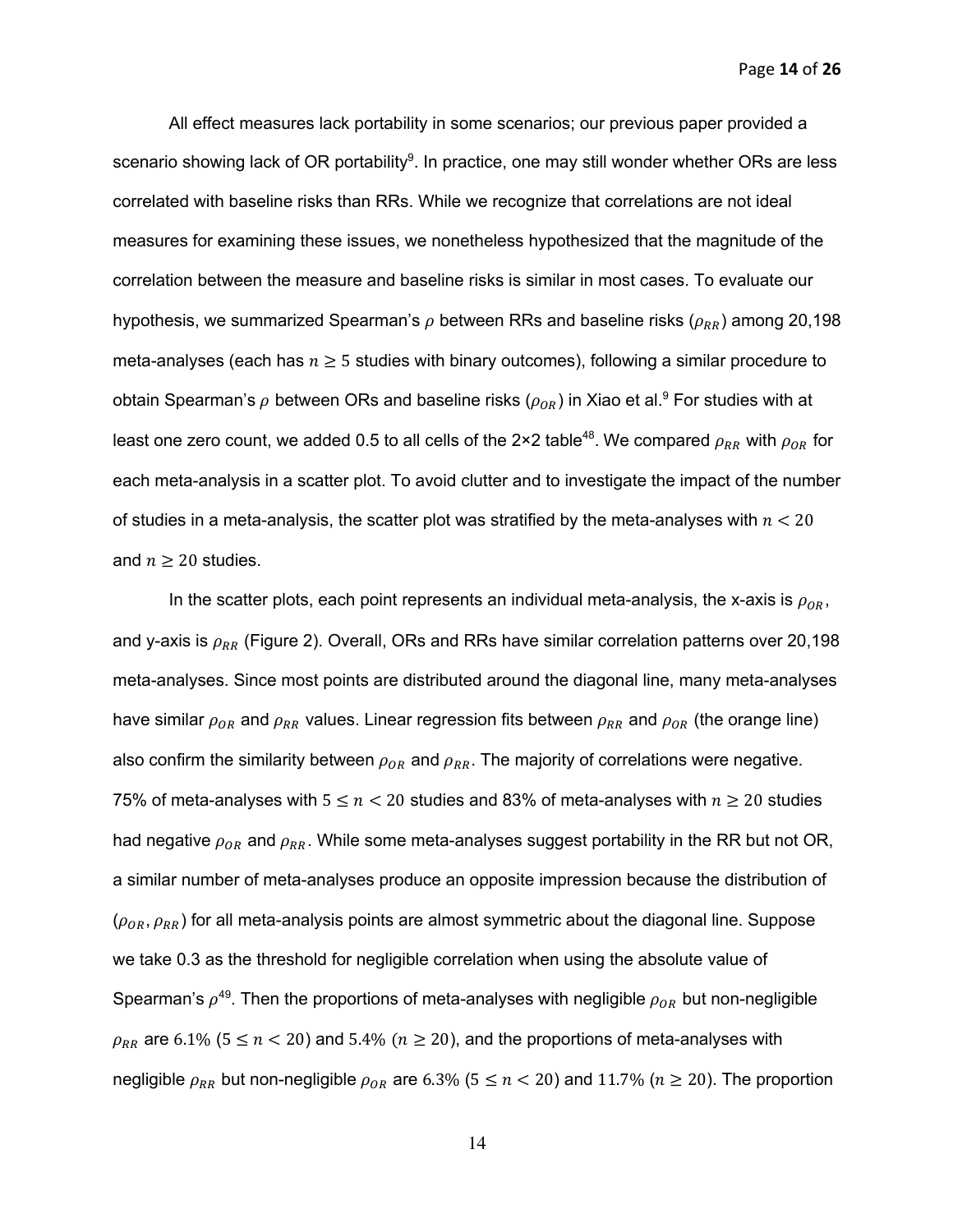Page **15** of **26**

of meta-analyses with negligible correlations is slightly higher for RR and baseline risks, and the difference is notable when the number of studies > 20. This also explains the above-diagonal linear regression fit when both correlation coefficients are negative, i.e.,  $0 > \rho_{RR} > \rho_{OR}$  in Figure 2(a) and (b).

In summary, among 20,198 meta-analyses in Cochrane Reviews, we found many similarities between the correlations of ORs versus RRs and baseline risks. Those similarities include 1) the magnitude of correlation is similar between ORs and RRs, and 2) both ORs and RRs are negatively correlated with baseline risks in most cases. However, the proportion of meta-analyses with negligible correlations is slightly higher for the RR and baseline risks compared to the OR and baseline risks. We nonetheless expect that in most cases, neither measure will be safely portable. We thus advise showing how effect measures vary with their possible modifiers, especially baseline risk. A sensible choice for that task is a BGLMM; detailed explanations and the code to obtain effects conditioning on baseline risks is in Xiao et al.<sup>9</sup>

## **4. Discussion**

We have emphasized that, contrary to the impression given by Doi et al., no effect measure is generally portable; the OR is no exception. After carefully reviewing their arguments, we found that their conclusion was guaranteed by an oversimplified statistical model which made an inappropriately strong assumption about constant ORs (rather than empirical evidence), and by mistakes in both their statistical and causal interpretations. Non-collapsibility is a mathematical feature of the OR that limits its use to situations in which risks are low for all patients; in those cases it will approximate the RR and render the present dispute moot.

Logistic regression does have important statistical advantages over log-binomial regression and can accommodate OR variation via product terms. But numerical niceties of the logistic regression model do not guarantee the OR's empirical portability. Using a real-world meta-analysis example, we showed that it is possible to have exactly the opposite of what Doi et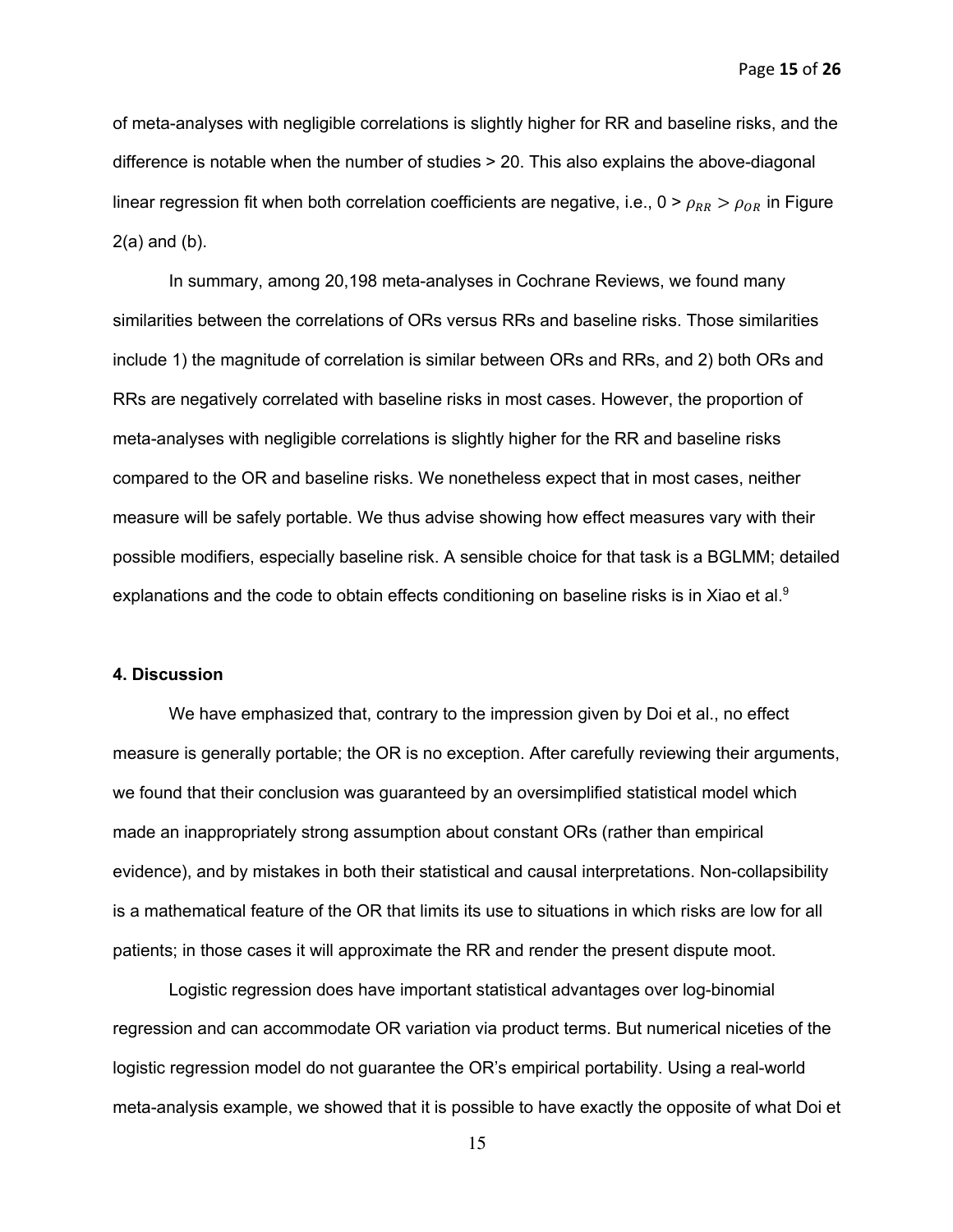Page **16** of **26**

al. claim: a setting in which the OR is not portable but the RR is portable. A large-scale comparison between the correlation with baseline risks of ORs and RRs further illustrates that the portability of both ORs and RRs vary across settings. Thus, ORs are *not* universally portable, and it is a mistake to replace RRs with ORs based on the alleged portability of the latter.

Choice of effect measure should consider interpretability and collapsibility as well as statistical ease. Doi et al.'s view that RRs are preferred over ORs "is a result more of tradition" is simply wrong: the preference for measures like RR and RD stem from their straightforward interpretations and greater relevance for clinical decision making. The OR offers only ease of statistical manipulation and estimation, which is likely why it is ardently promoted by those for whom such considerations override clinical or public health realism. But unlike RRs, ORs are difficult to interpret, non-collapsible, and can add bias if converted to RRs inappropriately. Furthermore, ORs can be more sensitive to sparse-data bias $50,51$ .

In conclusion, both ORs and RRs can be non-portable. As we emphasized in our previous paper<sup>9</sup>, to address portability concerns one should report how effect measures vary with possible modifying factors such as baseline risks.

#### **Acknowledgement**

Research reported in this publication was partially supported by the National Center for Advancing Translational Sciences Award Number UL1-TR002494 (HC) and the National Library of Medicine Award Number R01LM012982 (MX and HC), R01LM013049 (RM) and R01LM012607 (YC) of the National Institutes of Health. The content is solely the responsibility of the authors and does not necessarily represent the official views of the National Institutes of Health.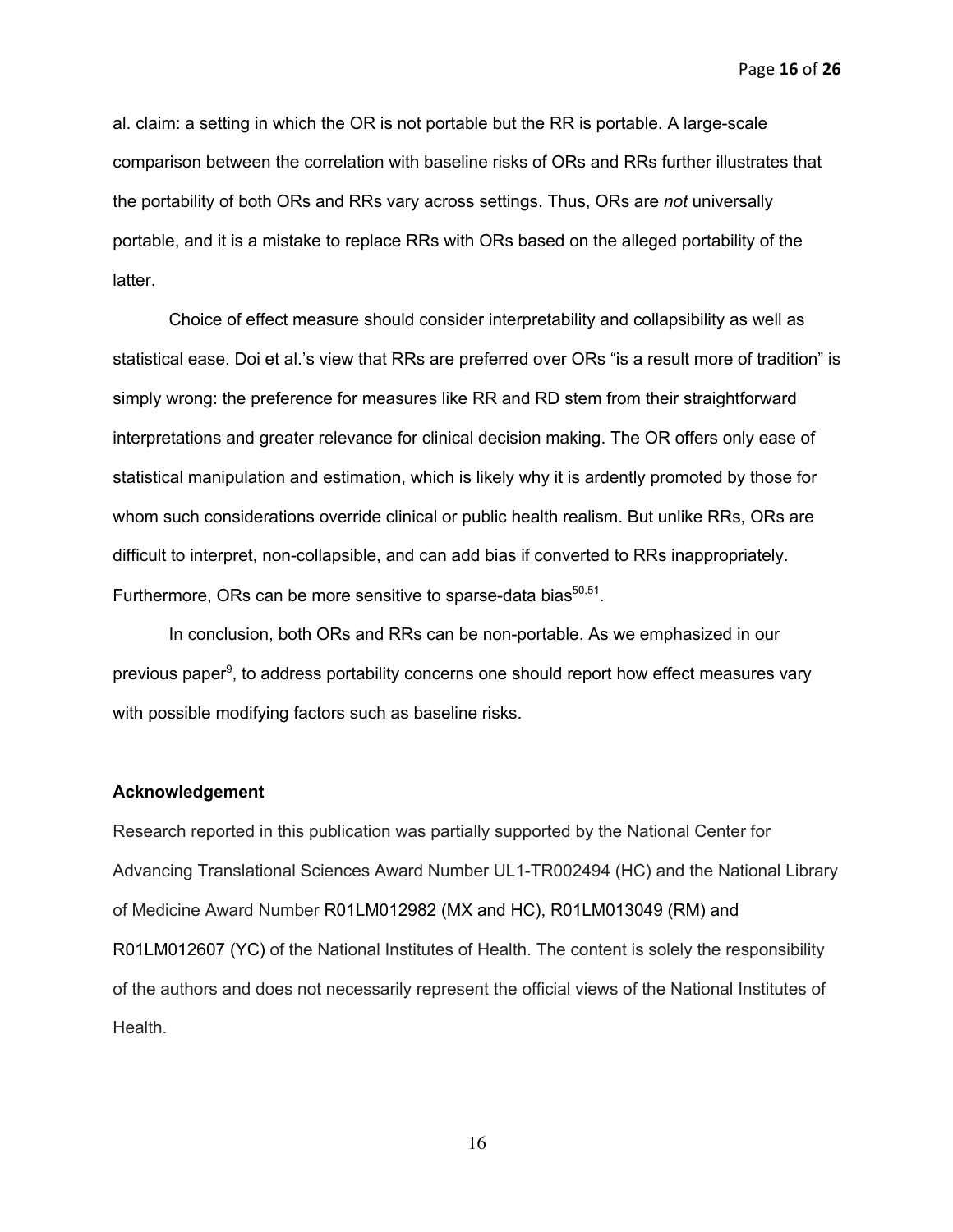## **References**

- 1. Doi, S. A. *et al.* Questionable utility of the relative risk in clinical research: a call for change to practice. *J. Clin. Epidemiol.* In press (2020) doi:10.1016/j.jclinepi.2020.08.019.
- 2. Doi, S. A. *et al.* The OR is "portable" but not the RR: Time to do away with the log link in binomial regression. *J. Clin. Epidemiol.* In press (2021).
- 3. Jewell, N. P. Estimation of Logistic Regression Model Parameters Ch. 13. in *Statistics for Epidemiology* 223–229 (Chapman and Hall/CRC, 2003).
- 4. Greenland, S. Interactions in epidemiology: Relevance, identification, and estimation. *Epidemiology* **20**, 14–16 (2009).
- 5. Schmidt, A. F., Dudbridge, F. & Groenwold, R. H. H. Re: Is the risk difference really a more heterogeneous measure? *Epidemiology* **27**, e12 (2016).
- 6. Poole, C., Shrier, I., Ding, P. & VanderWeele, T. The Authors Respond. *Epidemiology* **27**, e12–e13 (2016).
- 7. Poole, C., Shrier, I. & VanDerWeele, T. J. Is the risk difference really a more heterogeneous measure? *Epidemiology* **26**, 714–718 (2015).
- 8. Schmid, C. H., Lau, J., Mcintosh, M. W. & Cappelleri, J. C. An empirical study of the effect of the control rate as a predictor of treatment efficacy in meta-analysis of clinical trials. *Stat. Med.* **17**, 1923–1942 (1998).
- 9. Xiao, M. *et al.* Is OR "portable" in meta-analysis? Time to consider bivariate generalized linear mixed model. *J. Clin. Epidemiol.* In press (2021).
- 10. Chu, H. & Cole, S. R. Bivariate meta-analysis of sensitivity and specificity with sparse data: a generalized linear mixed model approach. *J. Clin. Epidemiol.* **59**, 1331–1332 (2006).
- 11. Rothman, K. J., Greenland, S. & Walker, A. M. Concepts of interaction. *Am. J. Epidemiol.* **112**, 467–470 (1980).
- 12. Chu, H., Nie, L., Chen, Y., Huang, Y. & Sun, W. Bivariate random effects models for meta-analysis of comparative studies with binary outcomes: Methods for the absolute risk difference and relative risk. *Stat. Methods Med. Res.* **21**, 621–633 (2012).
- 13. Rafi, Z. & Greenland, S. Semantic and cognitive tools to aid statistical science: Replace confidence and significance by compatibility and surprise. *BMC Med. Res. Methodol.* **20**, 1–13 (2020).
- 14. Cole, S. R., Edwards, J. K. & Greenland, S. Surprise! *Am. J. Epidemiol.* **190**, 191–193 (2021).
- 15. Rothman, K. J. Rothman Responds to 'surprise!' *Am. J. Epidemiol.* **190**, 194–195 (2021).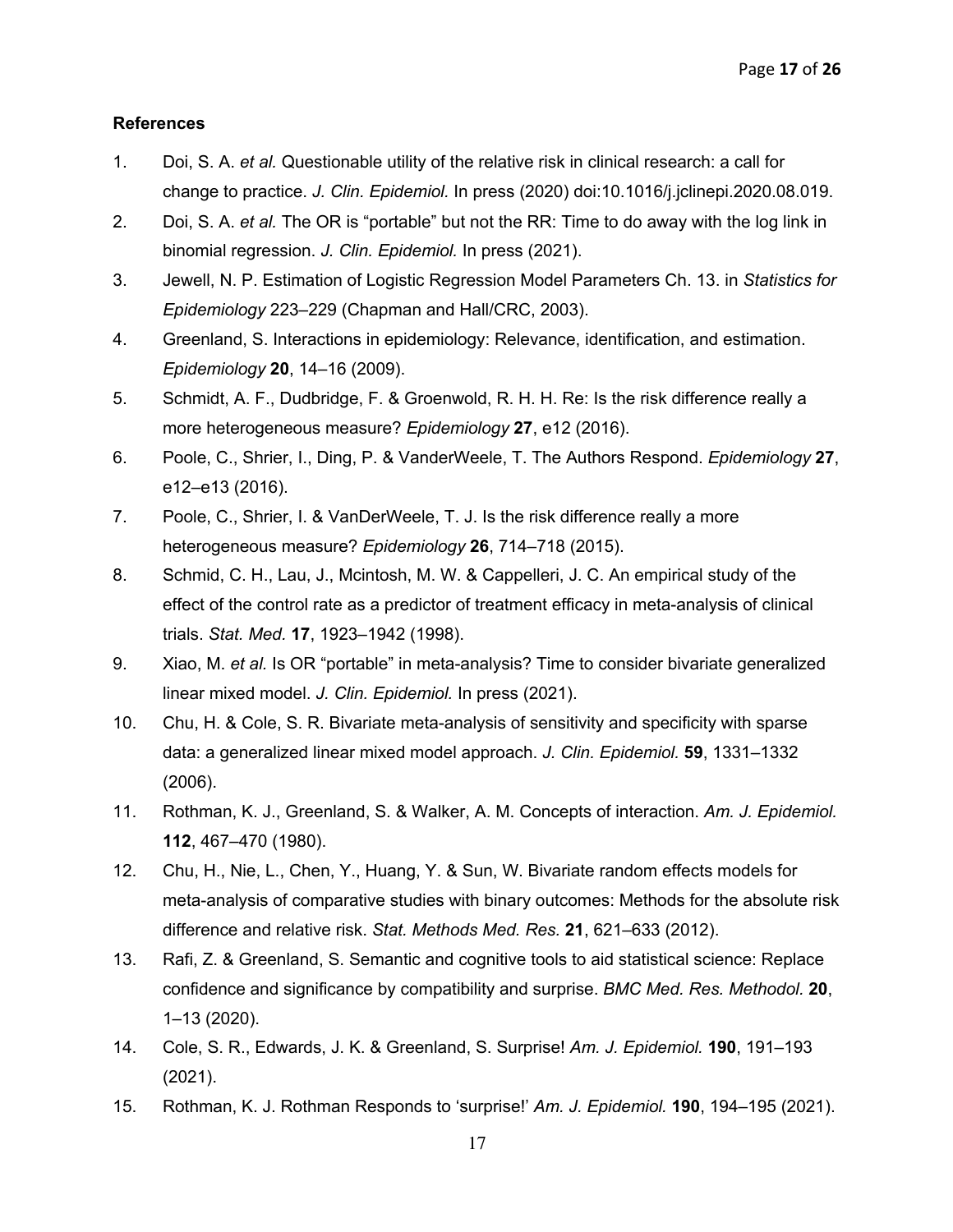- 16. Wasserstein, R. L., Schirm, A. L. & Lazar, N. A. Moving to a world beyond "p < 0.05". *Am. Stat.* **73**, 1–19 (2019).
- 17. Rothman, K. J. Disengaging from statistical significance. *Eur. J. Epidemiol.* **31**, 443–444 (2016).
- 18. Amrhein, V., Greenland, S. & Mcshane, B. Retire statistical significance. *Nature* **567**, 305–307 (2019).
- 19. Greenland, S. & Pearce, N. Statistical foundations for model-based adjustments. *Annu. Rev. Public Health* **36**, 89–108 (2015).
- 20. Greenland, S. Tests for interaction in epidemiologic studies: A review and a study of power. *Stat. Med.* **2**, 243–251 (1983).
- 21. Greenland, S. Basic problems in interaction assessment. *Environ. Health Perspect.* **101**, 59 (1993).
- 22. Greenland, S. Smoothing Observational Data: A Philosophy and Implementation for the Health Sciences. *Int. Stat. Rev.* **74**, 31–46 (2006).
- 23. Lesko, C. R., Henderson, N. C. & Varadhan, R. Considerations when assessing heterogeneity of treatment effect in patient-centered outcomes research. *J. Clin. Epidemiol.* **100**, 22–31 (2018).
- 24. Zhang, J. & Yu, K. F. What's the relative risk? A method of correcting the odds ratio in cohort studies of common outcomes. *J. Am. Med. Assoc.* **280**, 1690–1691 (1998).
- 25. McNutt, L. A., Wu, C., Xue, X. & Hafner, J. P. Estimating the relative risk in cohort studies and clinical trials of common outcomes. *Am. J. Epidemiol.* **157**, 940–943 (2003).
- 26. Karp, I. Re: Estimating the relative risk in cohort studies and clinical trials of common outcomes. *Am. J. Epidemiol.* **179**, 1034–1035 (2014).
- 27. Cole, S. R. & Hernán, M. A. Constructing inverse probability weights for marginal structural models. *Am. J. Epidemiol.* **168**, 656–664 (2008).
- 28. Richardson, D. B., Kinlaw, A. C., MacLehose, R. F. & Cole, S. R. Standardized binomial models for risk or prevalence ratios and differences. *Int. J. Epidemiol.* **44**, 1660–1672 (2015).
- 29. Greenland, S. Model-based estimation of relative risks and other epidemiologic measures in studies of common outcomes and in case-control studies. *Am. J. Epidemiol.* **160**, 301– 305 (2004).
- 30. Localio, A. R., Margolis, D. J. & Berlin, J. A. Relative risks and confidence intervals were easily computed indirectly from multivariable logistic regression. *J. Clin. Epidemiol.* **60**, 874–882 (2007).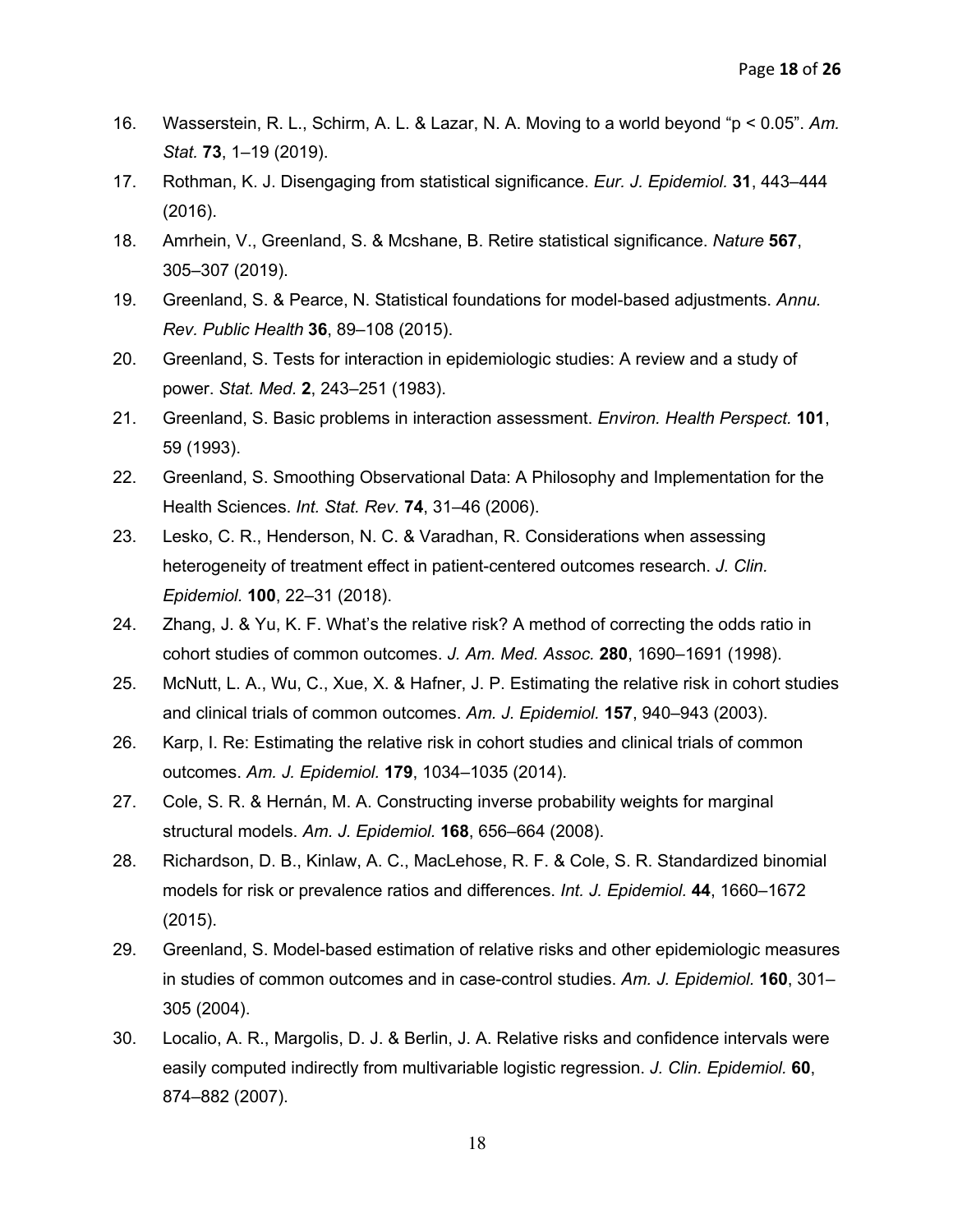- 31. Muller, C. J. & Maclehose, R. F. Estimating predicted probabilities from logistic regression: Different methods correspond to different target populations. *Int. J. Epidemiol.* **43**, 962–970 (2014).
- 32. Ross, R. K., Cole, S. R. & Richardson, D. B. Decreased susceptibility of marginal odds ratios to finite-sample bias. *Epidemiology* **Publish Ahead of Print**, (2021).
- 33. Greenland, S., Robins, J. M. & Pearl, J. Confounding and collapsibility in causal inference. *Stat. Sci.* **14**, 29–46 (1999).
- 34. Huitfeldt, A., Stensrud, M. J. & Suzuki, E. On the collapsibility of measures of effect in the counterfactual causal framework. *Emerg. Themes Epidemiol.* **16**, 1–5 (2019).
- 35. Greenland, S. & Pearl, J. Adjustments and their consequences-collapsibility analysis using graphical models. *Int. Stat. Rev.* **79**, 401–426 (2011).
- 36. Greenland, S. Noncollapsibility, confounding, and sparse-data bias. Part 2: What should researchers make of persistent controversies about the odds ratio? *J. Clin. Epidemiol.* In press (2021).
- 37. Pang, M., Kaufman, J. S. & Platt, R. W. Studying noncollapsibility of the odds ratio with marginal structural and logistic regression models. *Stat. Methods Med. Res.* **25**, 1925– 1937 (2016).
- 38. Mood, C. Logistic regression: Why we cannot do what We think we can do, and what we can do about it. *Eur. Sociol. Rev.* **26**, 67–82 (2010).
- 39. Pang, M., Kaufman, J. S. & Platt, R. W. Studying noncollapsibility of the odds ratio with marginal structural and logistic regression models. *Stat. Methods Med. Res.* **25**, 1925– 1937 (2016).
- 40. Didelez, V. & Stensrud, M. J. On the logic of collapsibility for causal effect measures. *Biometrical J.* 1–8 (2021) doi:10.1002/bimj.202000305.
- 41. Smith, G. D., Song, F. & Sheldon, T. A. Cholesterol lowering and mortality: the importance of considering initial level of risk. *BMJ* **306**, 1367–1373 (1993).
- 42. Thompson, S. G. Systematic Review: Why sources of heterogeneity in meta-analysis should be investigated. *BMJ* **309**, 1351–1355 (1994).
- 43. Walter, S. D. Variation in baseline risk as an explanation of heterogeneity in metaanalysis. *Stat. Med.* **16**, 2883–2900 (1997).
- 44. Horwitz, R. I. "Large-scale randomized evidence: Large, simple trials and overviews of trials": Discussion. A clinician's perspective on meta-analyses. *J. Clin. Epidemiol.* **48**, 41– 44 (1995).
- 45. Didelez, V. & Stensrud, M. J. On the logic of collapsibility for causal effect measures.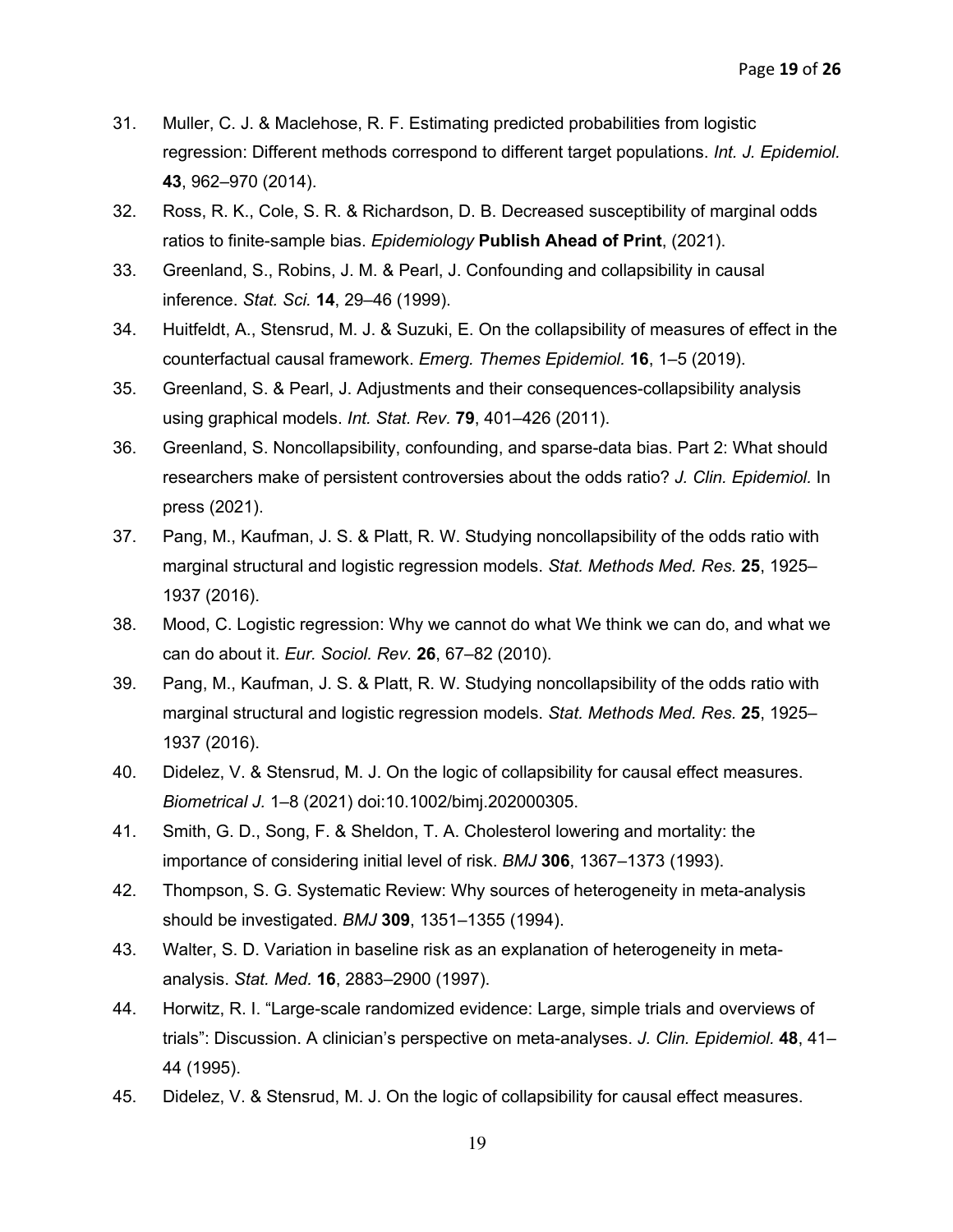*Biometrical J.* 1–8 (2021) doi:10.1002/bimj.202000305.

- 46. Kackar, R. N. & Harville, D. A. Unbiasedness Of Two-Stage Estimation And Prediction Procedures For Mixed Linear Models. *Commun. Stat. - Theory Methods* **10**, 1249–1261 (1981).
- 47. Viechtbauer, W. Conducting meta-analyses in R with the metafor. *J. Stat. Softw.* (2010) doi:10.18637/jss.v036.i03.
- 48. Weber, F., Knapp, G., Ickstadt, K., Kundt, G. & Glass, Ä. Zero-cell corrections in randomeffects meta-analyses. *Res. Synth. Methods* (2020) doi:10.1002/jrsm.1460.
- 49. Mukaka, M. M. Statistics corner: A guide to appropriate use of correlation coefficient in medical research. *Malawi Med. J.* **24**, 69–71 (2012).
- 50. Greenland, S., Mansournia, M. A. & Altman, D. G. Sparse data bias: A problem hiding in plain sight. *BMJ* **353**, 1–6 (2016).
- 51. Richardson, D. B. *et al.* Meta-Analysis and Sparse-Data Bias. *Am. J. Epidemiol.* **190**, 336–340 (2021).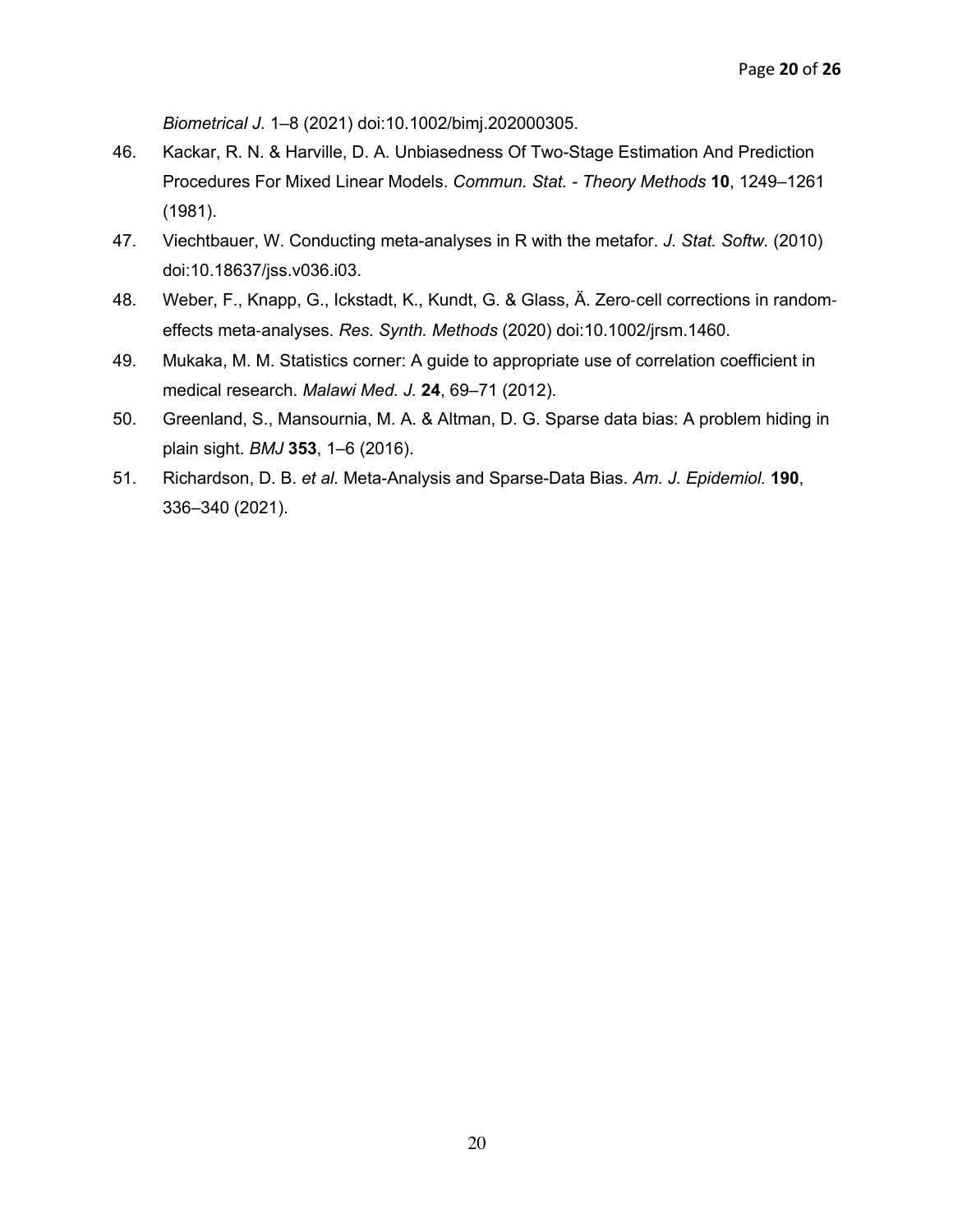|                                                | Data in Table 1B of Xiao et al. |                | Data in Table 1A of Xiao et al. <sup>†</sup> |                |  |  |  |
|------------------------------------------------|---------------------------------|----------------|----------------------------------------------|----------------|--|--|--|
| Measure                                        | <b>OR</b>                       | <b>RR</b>      | <b>OR</b>                                    | <b>RR</b>      |  |  |  |
| (model)                                        | (logistic)                      | (log-binomial) | (logistic)                                   | (log-binomial) |  |  |  |
| Multiple regression model with interaction#    |                                 |                |                                              |                |  |  |  |
| X                                              | 2.67                            | 2.00           | 2.67                                         | 2.00           |  |  |  |
| Z                                              | 1.71                            | 1.50           | 6.00                                         | 3.00           |  |  |  |
| X#Z                                            | 1.31                            | 1.00           | 1.00                                         | 0.67           |  |  |  |
| <b>Stratified regression models</b> §          |                                 |                |                                              |                |  |  |  |
| $X (Z=0)$                                      | 2.67                            | 2.00           | 2.67                                         | 2.00           |  |  |  |
| $X (Z=1)$                                      | 3.50                            | 2.00           | 2.67                                         | 1.33           |  |  |  |
| $Z (X=0)$                                      | 1.71                            | 1.50           | 6.00                                         | 3.00           |  |  |  |
| $Z(X=1)$                                       | 2.25                            | 1.50           | 6.00                                         | 2.00           |  |  |  |
| Univariate regression models (crude estimates) |                                 |                |                                              |                |  |  |  |
| X                                              | 3.00                            | 2.00           | 2.25                                         | 1.50           |  |  |  |
| Ζ                                              | 1.91                            | 1.50           | 5.44                                         | 2.33           |  |  |  |

Table 1: Generalized linear regression (GLM)\* fits of odds ratio (OR) and risk ratios (RR) using all the data from Table 1 in Xiao et al.<sup>1</sup>

\* GLM fits using the glm command in R with logit link (logistic model) or log link (log-binomial model); X, exposure; Z, stratum-specific variable; X#Z, interaction between exposure and stratum-specific variable; Y, outcome.

 $\dagger$  The same data Doi et al. demonstrated in their response<sup>2</sup>.

‡ Explanatory variables are X, Z and X#Z.

§ Explanatory variable is either a single X or single Z; Z=0, Z=1, X=0, X=1 correspond to the data subset scenario which Doi et al. referred as Z absent, Z present, X absent, X present.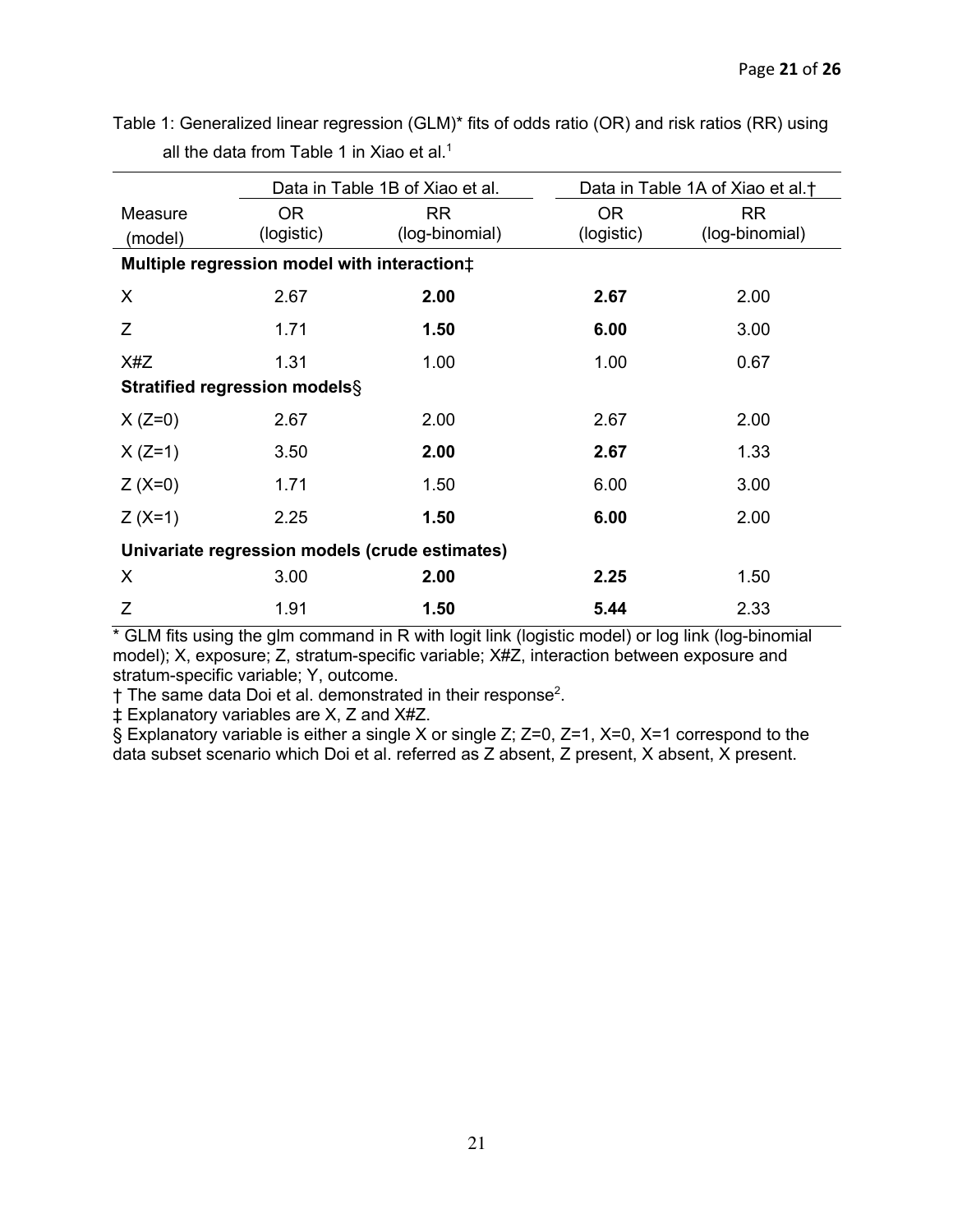Table 2: Meta-analysis estimates\* of the association between X and Y if we assume the two strata Z=0 and Z=1 represent independent populations. OR and RR are homogeneous for different datasets.

| Association   | Data in Table 1B of Xiao et al. |              | Data in Table 1A of Xiao et al. <sup>†</sup> |              |
|---------------|---------------------------------|--------------|----------------------------------------------|--------------|
| between X     | OR.                             | <b>RR</b>    | <b>OR</b>                                    | <b>RR</b>    |
| And Y         | (95% CI)                        | (95% CI)     | (95% CI)                                     | (95% CI)     |
| $Z=0$         | 2.67                            | 2.00         | 2.67                                         | 2.00         |
|               | (1.42, 5.02)                    | (1.26, 3.17) | (1.42, 5.02)                                 | (1.26, 3.17) |
| $Z=1$         | 3.50                            | 2.00         | 2.67                                         | 1.33         |
|               | (1.95, 6.29)                    | (1.42, 2.81) | (1.42, 5.02)                                 | (1.11, 1.61) |
| Meta-analysis | 3.09                            | 2.00         | 2.67                                         | 1.54         |
| summary       | (2.01, 4.74)                    | (1.52, 2.63) | (1.70, 4.17)                                 | (1.05, 2.06) |

\* We used the rma command from the "metafor'' package in R to fit random-effects metaanalysis models.

 $\dagger$  The same data Doi et al. demonstrated in their response<sup>2</sup>. CI: compatibility intervals; OR: odds ratio; RR: risk ratio.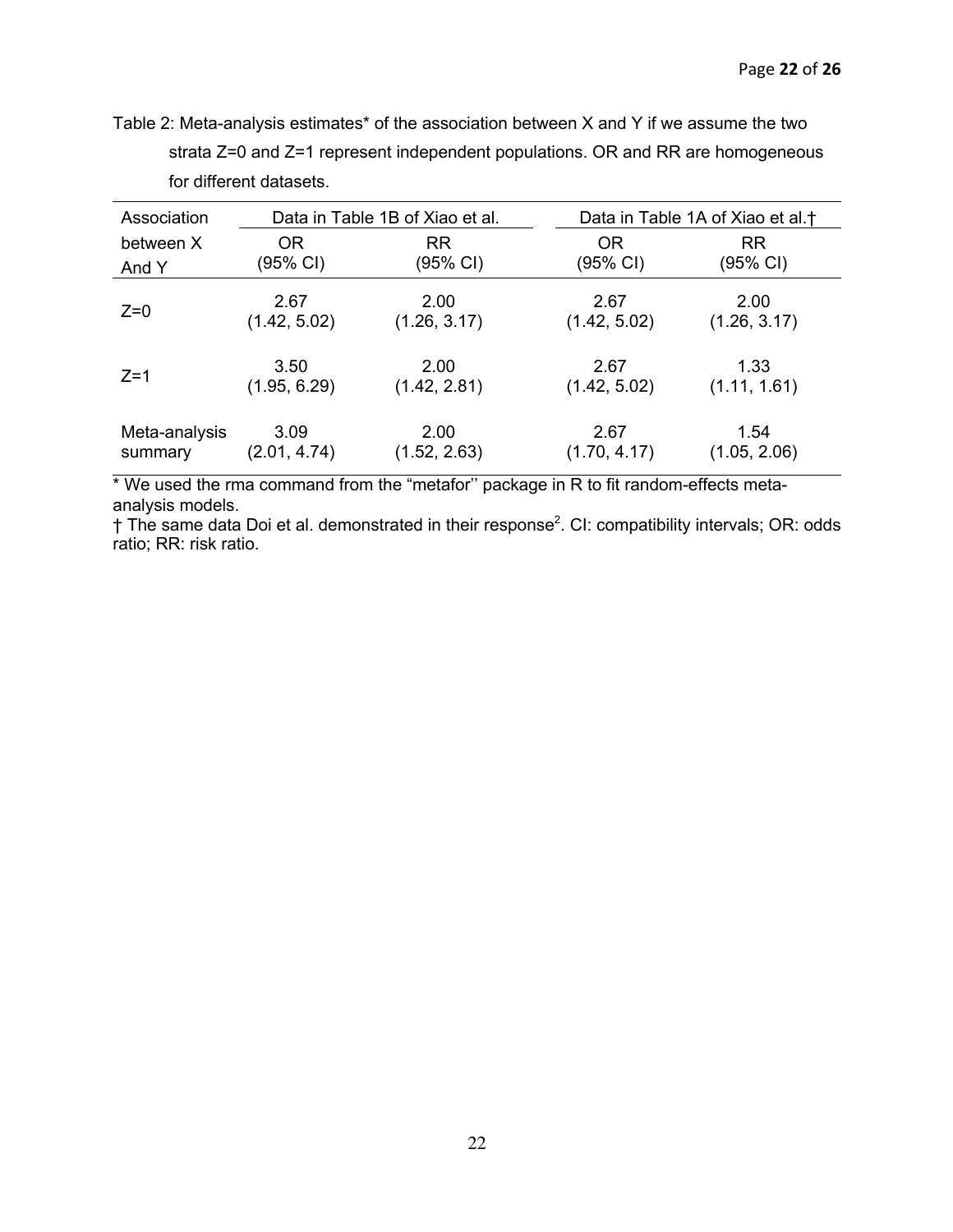

Figure 1: Portability of three binary effect measures with increasing baseline risks in a real-world meta-analysis with 20 studies. BGLMM: bivariate generalized linear mixed-effects model.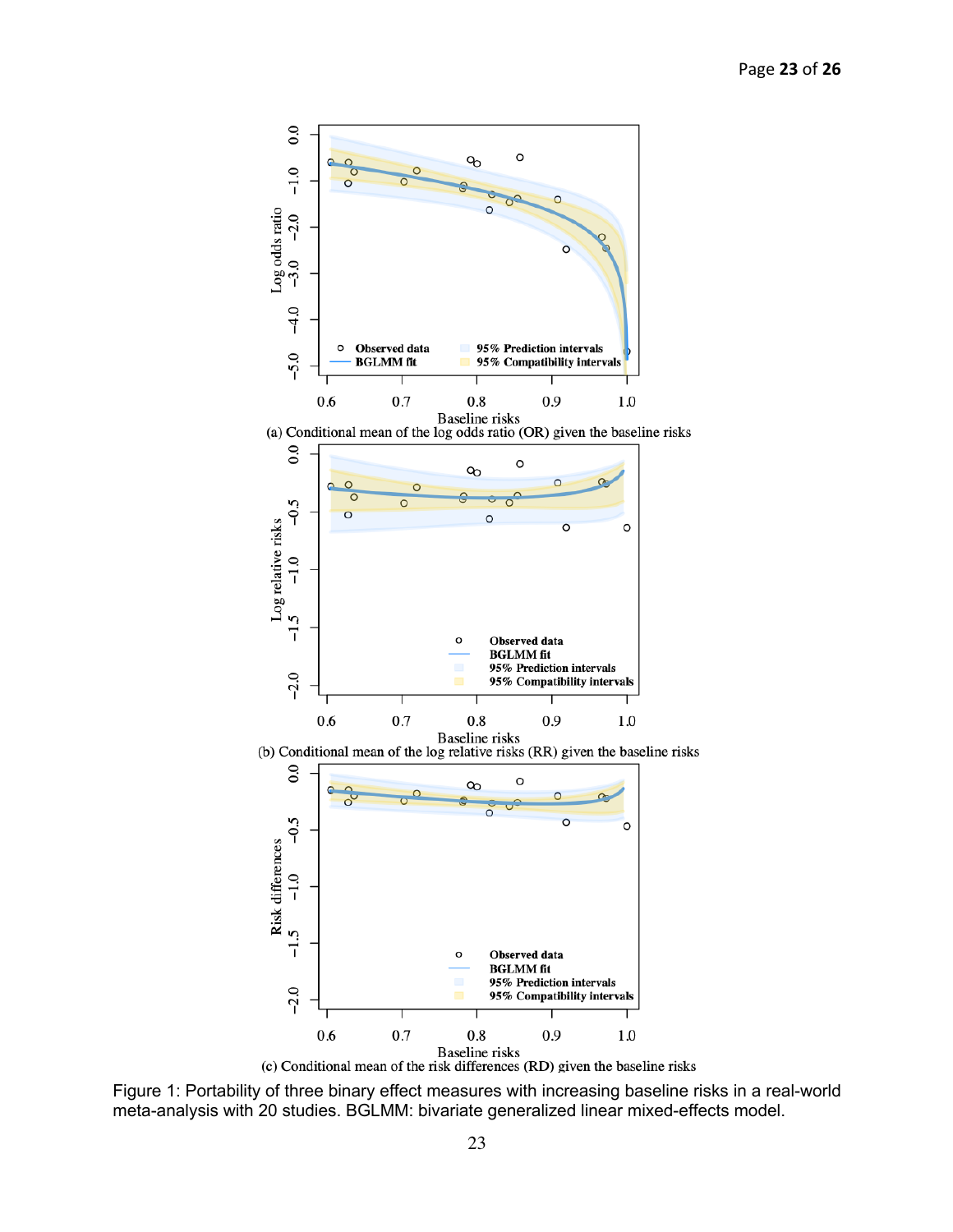

Figure 2: Scatter plot of Spearman's rank correlation coefficient (Spearman's  $\rho$ ) between OR and baseline risk (horizontal axis) and Spearman's  $\rho$  between RR and baseline risk (vertical axis) among 20,198 meta-analyses with ≥5 studies from Cochrane Reviews. OR: odds ratio; RR: risk ratio.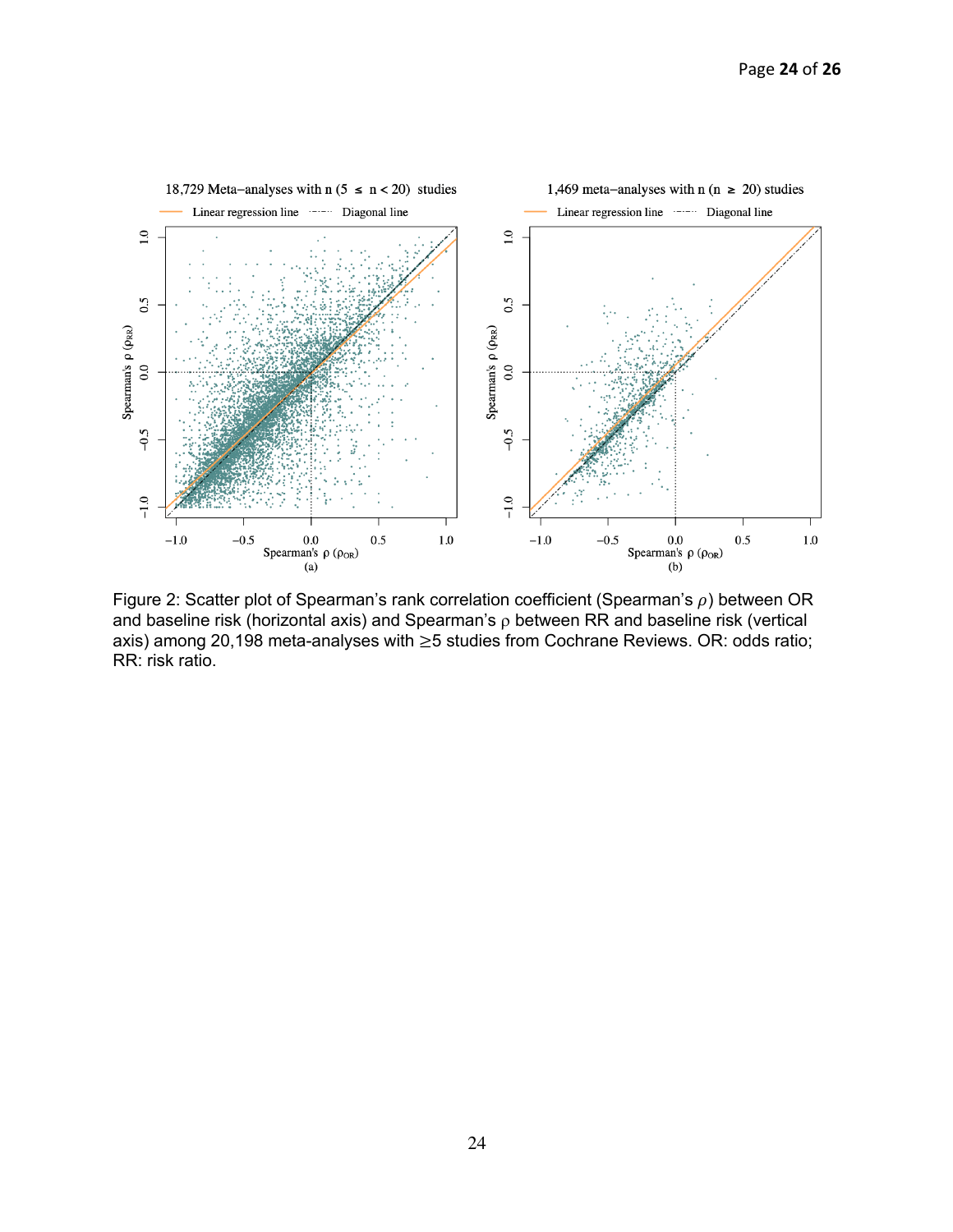### **Appendix – Code for Table 1 and Table 2**

#### **1. R code to reproduce Table 1.**

```
data.1B <- data.frame(X = rep(c(1,1,0,0),2), Y = rep(c(1,0,1,0),2), Z = c(rep(1,4),rep(0,4)))
data.1B <- data.1B[c(rep(1,60),rep(2,40),rep(3,30),rep(4,70),
         rep(5,40),rep(6,60),rep(7,20),rep(8,80)),]
data.1A <- data.frame(X = rep(c(1,1,0,0),2), Y = rep(c(1,0,1,0),2), Z = c(rep(1,4),rep(0,4)))
data.1A <- data.1A[c(rep(1,80),rep(2,20),rep(3,60),rep(4,40),
         rep(5,40),rep(6,60),rep(7,20),rep(8,80)),]
# function for computing results in table 1
tb1.result <- function(data,measure){
  link <- ifelse(measure=="OR","logit","log")
 m1 <- glm(Y~X+Z+X*Z,data=data,family = binomial(link = link))
  print(exp(coef(m1)[-1]))
 m11 \leq g/m(Y \sim X, \text{data}= \text{data}[\text{data$Z=-0,}, \text{family} = \text{binomial}(\text{link} = \text{link})) print(exp(coef(m11)[-1]))
 m12 \leq g/m(Y \sim X, data = data[data \<br>T=1, hamily = binomial(link = link))
  print(exp(coef(m12)[-1]))
 m13 \leq g/m(Y \leq 2, \text{data} = \text{data}[\text{data} \cdot X = 0, \text{data}] = binomial(link = link))
  print(exp(coef(m13)[-1]))
 m14 <- glm(Y \sim Z, data=data[data$X = 1, \lambda family = binomial(link = link))
  print(exp(coef(m14)[-1]))
 m1x < -g/m(Y \sim X, data = data, family = binomial(link = link)) print(exp(coef(m1x)[-1]))
 m1z < -g/m(Y \sim Z, data = data, family = binomial(link = link))}
# first column 
tb1.result(data.1B,"OR")
# second column
tb1.result(data.1B,"RR")
# third column
tb1.result(data.1A,"OR")
# fourth column
tb1.result(data.1A,"RR")
```